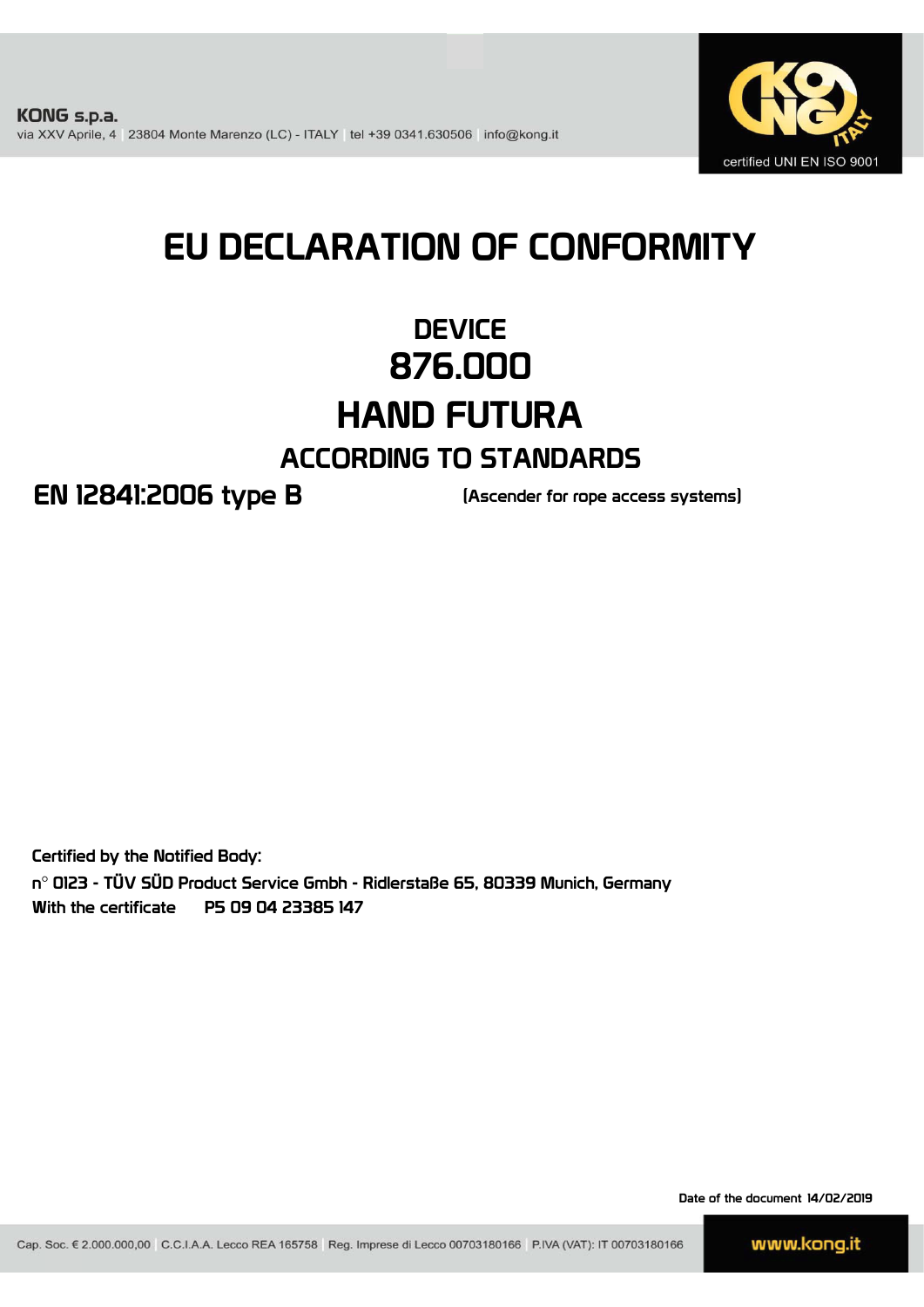

Italiano

# **Dichiarazione di Conformità UE**

La presente Dichiarazione di Conformità è rilasciata sotto l'esclusiva responsabilità del fabbricante:

## **KONG S.p.A. – Via XXV Aprile, 4 – 23804 Monte Marenzo LC – Italia**

Il Dispositivo di Protezione Individuale (DPI)

## **876.000 HAND FUTURA**

oggetto della dichiarazione è conforme al Regolamento (UE) 2016/425 e alle normative di armonizzazione dell'Unione Europea:

EN 12841:2006 type B

(Ascender for rope access systems)

L'organismo notificato n° 0123 - TÜV SÜD Product Service Gmbh - Ridlerstaße 65, 80339 Munich, Germany

ha svolto l'esame UE del tipo (modulo B) e ha rilasciato il certificato di esame UE del tipo:

P5 09 04 23385 147

Il DPI è oggetto della procedura di valutazione delle conformità al tipo basata sulla garanzia di qualità del processo di produzione (modulo D) sotto la sorveglianza dell'organismo notificato n. 0426 Italcert (Viale Sarca 336, 20126 Milano (MI), Italy).

> **KONG S.p.A. Il Presidente**

Monte Marenzo, 14/02/2019<br>
Monte Marenzo, 14/02/2019<br>
A AMALA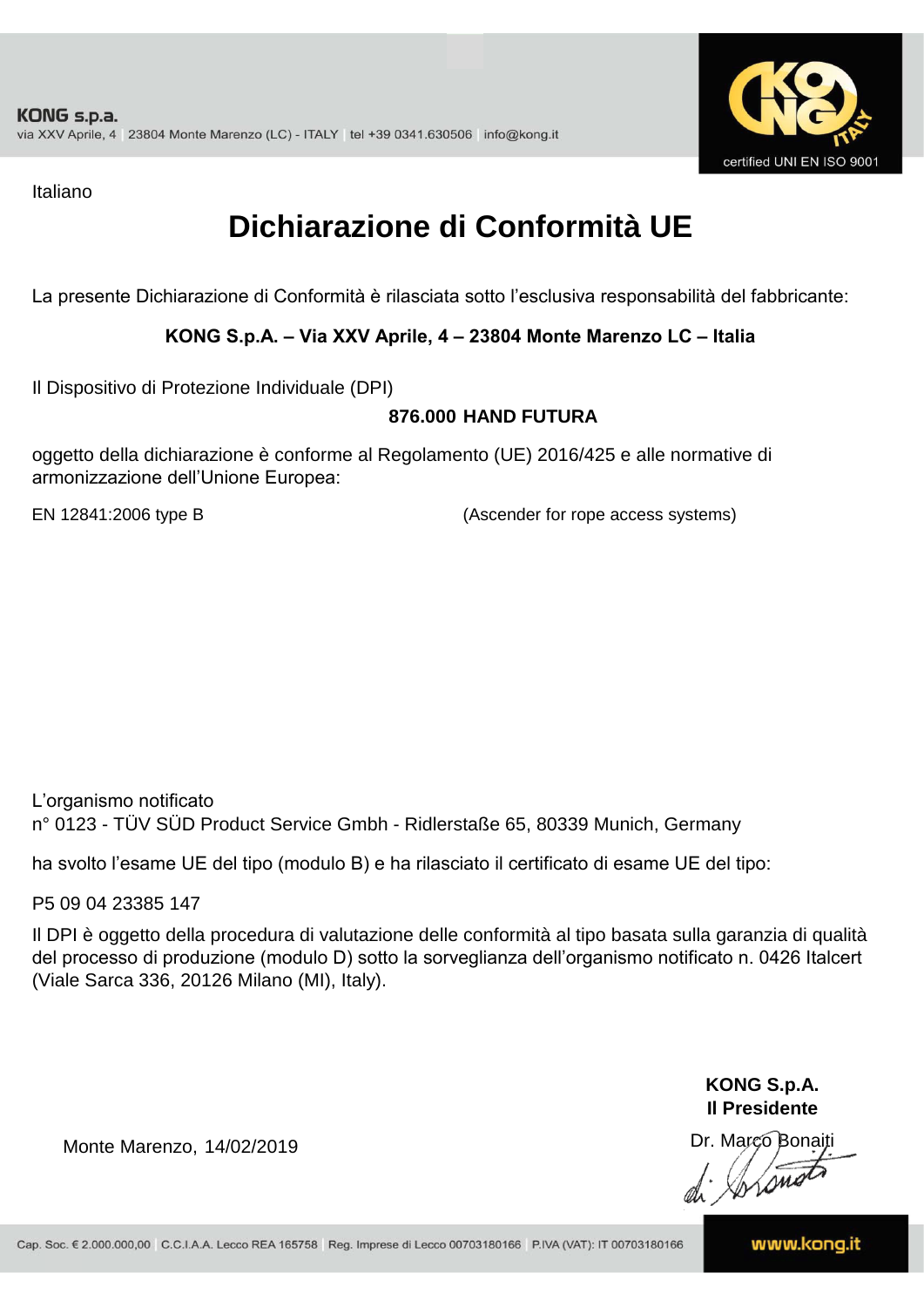

English

# **EU Declaration of Conformity**

This Declaration of Conformity is issued under the exclusive responsibility of the manufacturer:

## **KONG S.p.A. – Via XXV Aprile, 4 – 23804 Monte Marenzo LC – Italia**

The Personal Protective Equipment (PPE)

#### **876.000 HAND FUTURA**

subject to the declaration complies with Regulation (EU) 2016/425 and with European Union harmonisation standards:

EN 12841:2006 type B (Ascender for rope access systems)

The notified body

n° 0123 - TÜV SÜD Product Service Gmbh - Ridlerstaße 65, 80339 Munich, Germany Has performed the EU examination for the type (module B), and has issued an EU examination certificate for the type:

P5 09 04 23385 147

The PPE is subject to the type conformity assessment procedure, based on the quality assurance of the production process (module D), under surveillance by the notified body n° 0426 Italcert (Viale Sarca 336, 20126 Milano (MI), Italy).

> **KONG S.p.A. The president**

Dr. Marco Bonaiti di Aromor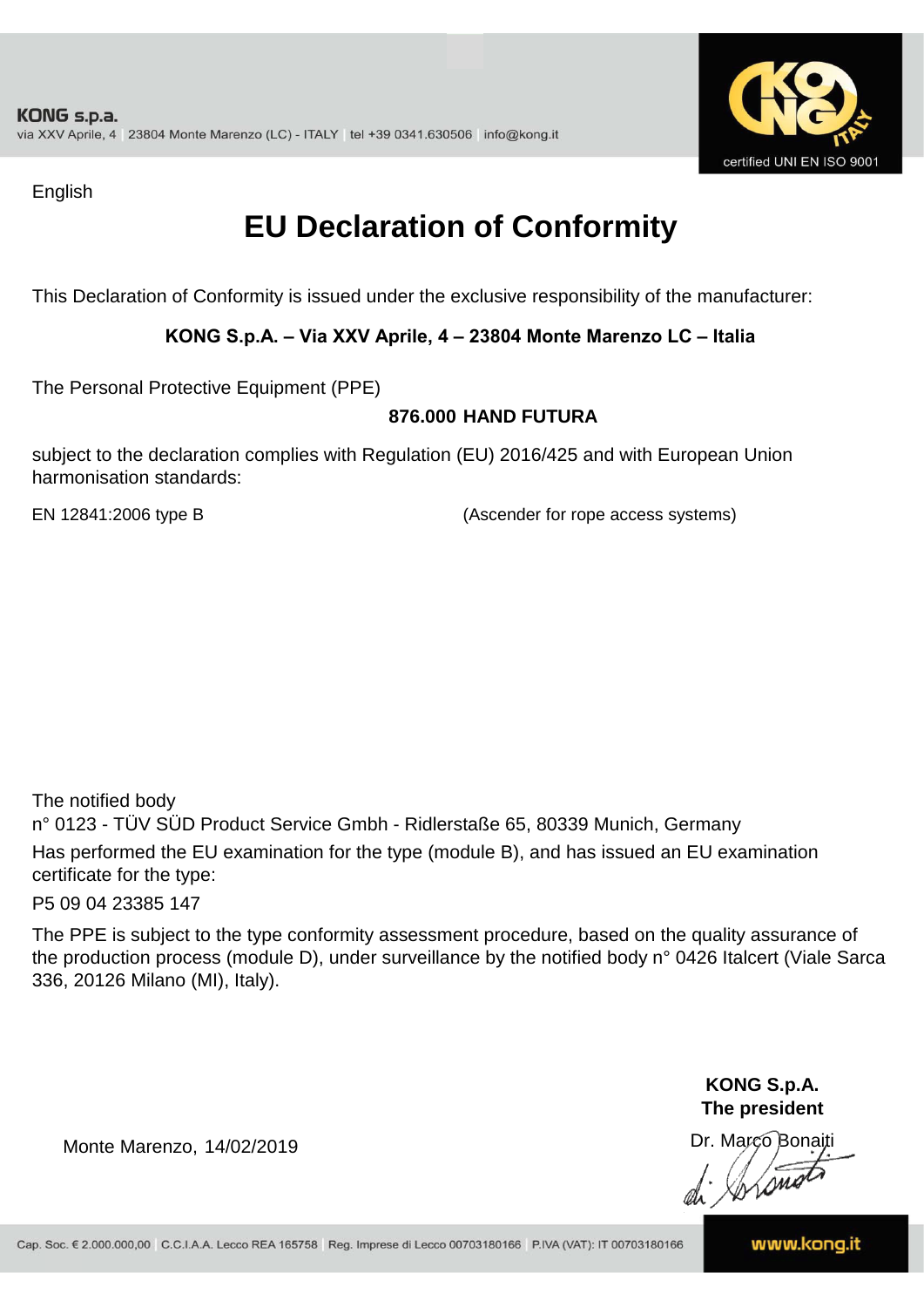

Français

# **Déclaration de conformité UE**

La présente Déclaration de Conformité est délivrée sous la responsabilité exclusive du Fabricant:

## **KONG S.p.A. – Via XXV Aprile, 4 – 23804 Monte Marenzo LC – Italia**

L'Équipement de Protection Individuelle (EPI)

#### **876.000 HAND FUTURA**

objet de la déclaration est conforme au Règlement (UE) 2016/425 et aux normes d'harmonisation de l'Union Européenne:

EN 12841:2006 type B (Ascender for rope access systems)

L'organisme notifié n° 0123 - TÜV SÜD Product Service Gmbh - Ridlerstaße 65, 80339 Munich, Germany

a effectué l'examen UE de type (module B) et a délivré le certificat d'examen UE de type:

P5 09 04 23385 147

L'EPI est soumis à la procédure d'évaluation de conformité au type sur la base de l'assurance de la qualité du mode de production (module D) sous la supervision de l'organisme notifié n° 0426 Italcert (Viale Sarca 336, 20126 Milano (MI), Italy).

> **KONG S.p.A. Le Président**

Dr. Marco Bonaiti di Aromor

Monte Marenzo, 14/02/2019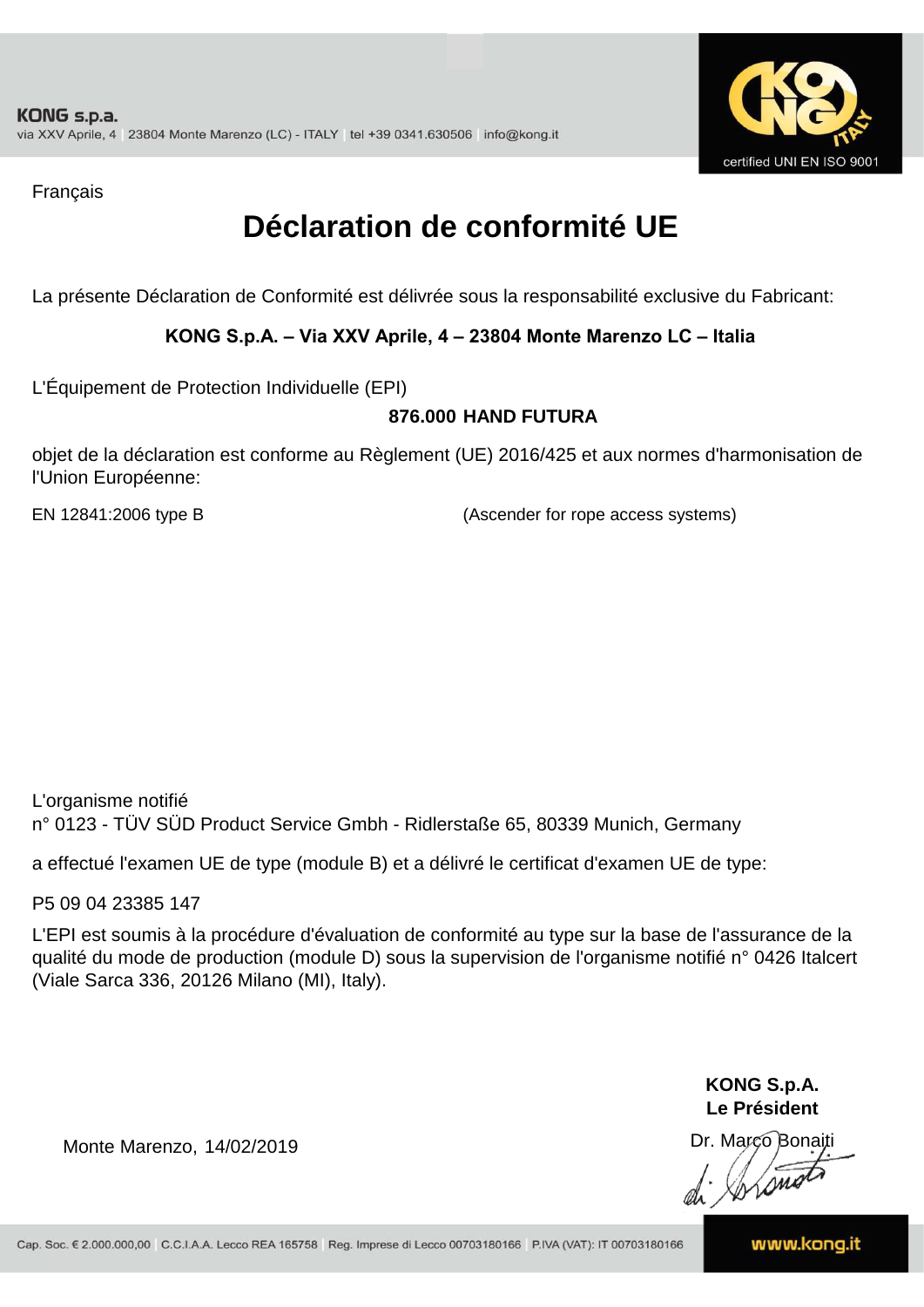

Deutsch

## **EU-Konformitätserklärung**

Die vorliegende Konformitätserklärung wird unter der alleinigen Verantwortung des Herstellers ausgestellt:

## **KONG S.p.A. – Via XXV Aprile, 4 – 23804 Monte Marenzo LC – Italia**

Die persönliche Schutzausrüstung (PSA)

## **876.000 HAND FUTURA**

Gegenstand dieser Erklärung, entspricht der EU-Verordnung 2016/425 sowie den harmonisierten Normen der Europäischen Union:

EN 12841:2006 type B (Ascender for rope access systems)

Die benannte Stelle

n° 0123 - TÜV SÜD Product Service Gmbh - Ridlerstaße 65, 80339 Munich, Germany hat die EU-Baumusterprüfung (Modul B) durchgeführt und die EU-Baumusterprüfbescheinigung ausgestellt:

P5 09 04 23385 147

Die PSA ist Gegenstand der Konformitätsbewertung anhand der Baumusterprüfung auf der Grundlage einer Qualitätssicherung des Produktionsprozesses (Modul D) unter der Überwachung durch die benannte Stelle Nr. 0426 Italcert (Viale Sarca 336, 20126 Milano (MI), Italy).

> **KONG S.p.A. Der Vorsitzende**

Dr. Marco Bonaiti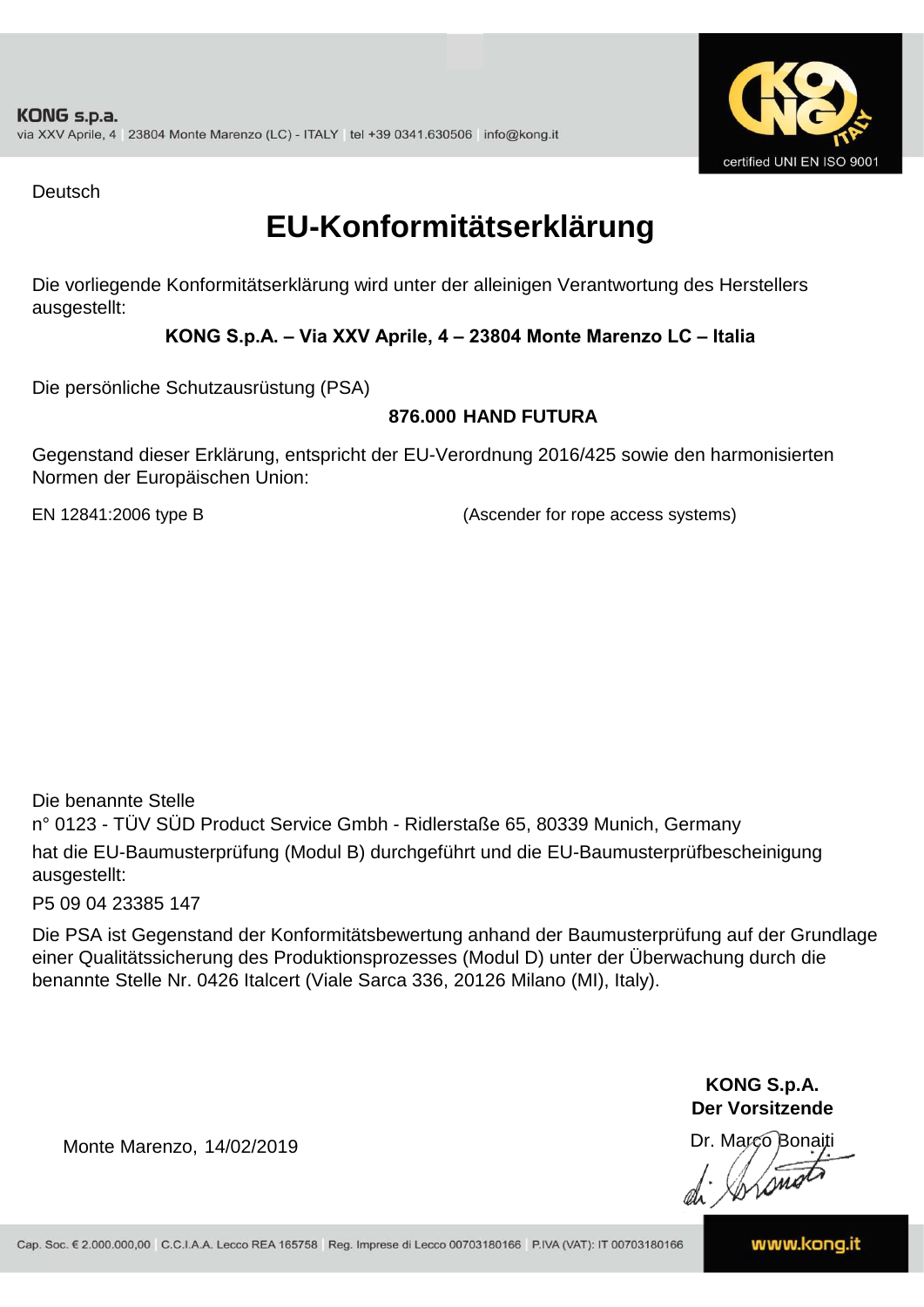

Español

# **Declaración de conformidad UE**

La presente Declaración de Conformidad se expide bajo la exclusiva responsabilidad del fabricante:

#### **KONG S.p.A. – Via XXV Aprile, 4 – 23804 Monte Marenzo LC – Italia**

El Equipo de Protección individual (EPI)

#### **876.000 HAND FUTURA**

objeto de la declaración se ajusta al Reglamento (UE) 2016/425 y a las normativas de armonización de la Unión Europea:

EN 12841:2006 type B

(Ascender for rope access systems)

El organismo notificado n° 0123 - TÜV SÜD Product Service Gmbh - Ridlerstaße 65, 80339 Munich, Germany

ha realizado el examen UE de tipo (módulo B) y ha expedido el certificado de examen UE de tipo:

P5 09 04 23385 147

El EPI es objeto del procedimiento de evaluación de la conformidad con el tipo basada en el aseguramiento de la calidad del proceso de producción (módulo D) bajo la supervisión del organismo notificado nº 0426 Italcert (Viale Sarca 336, 20126 Milano (MI), Italy).

> **KONG S.p.A. El Presidente**

Dr. Marco Bonaiti di Aromor

Monte Marenzo, 14/02/2019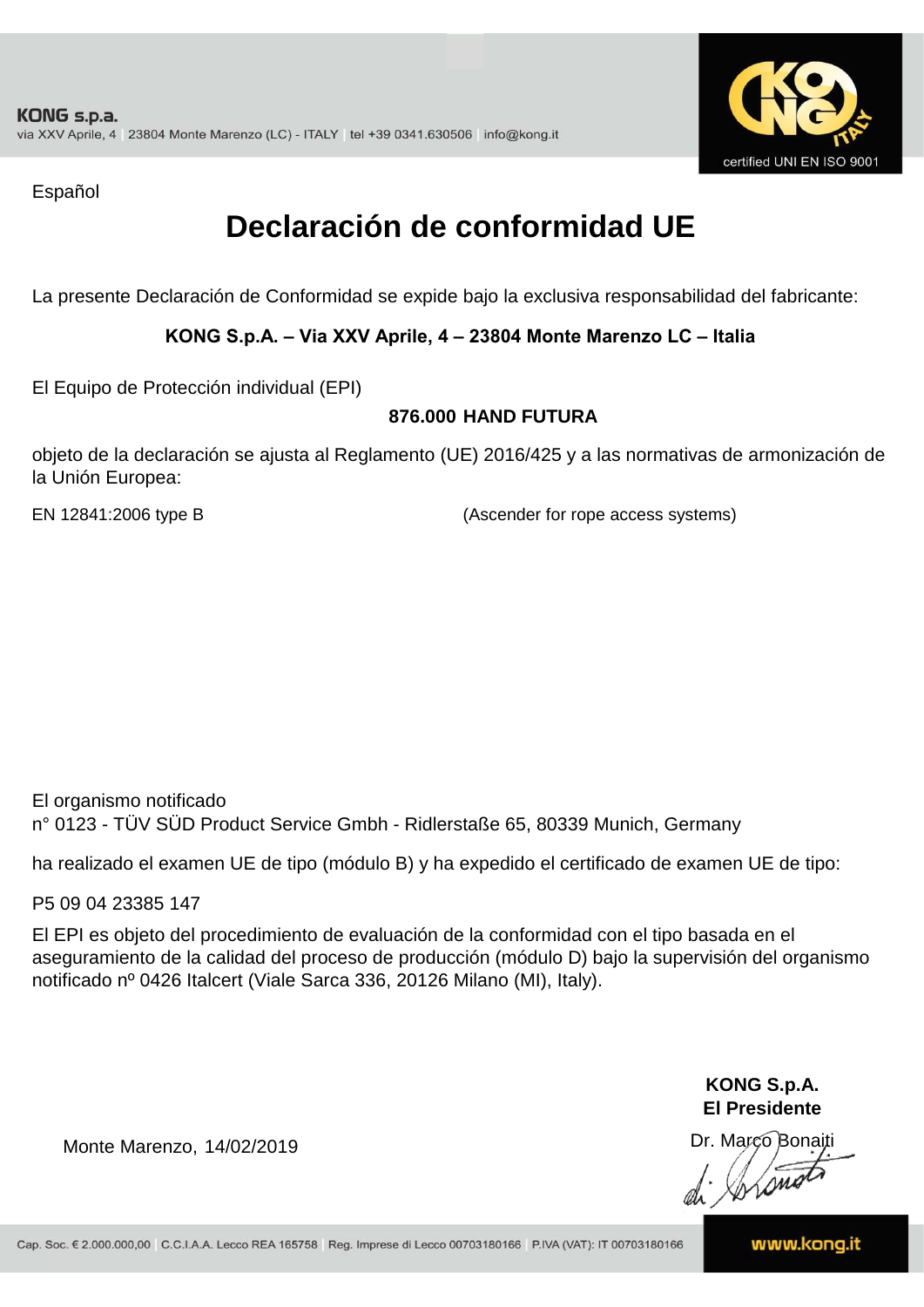

русский

## **Декларация соответствия ЕС**

Настоящая Декларация соответствия выдана под исключительную ответственность производителя:

**KONG S.p.A. – Via XXV Aprile, 4 – 23804 Monte Marenzo LC – Italia**

Средство индивидуальной защиты (СИЗ)

## **876.000 HAND FUTURA**

предмет декларации соответствует Регламенту (ЕС) 2016/425 и гармонизированным стандартам Европейского Союза:

EN 12841:2006 type B (Ascender for rope access systems)

Уполномоченный орган

n° 0123 - TÜV SÜD Product Service Gmbh - Ridlerstaße 65, 80339 Munich, Germany провел испытание типового образца на соответствие требованиям ЕС (модуль B) и выдал сертификат испытаний типового образца на соответствие требованиям ЕС:

P5 09 04 23385 147

СИЗ является предметом процедуры оценки соответствия типовому образцу, основанной на обеспечении качества производственного процесса (модуль D) под наблюдением уполномоченного органа № 0426 — органа сертификации Italcert (Viale Sarca 336, 20126 Milano (MI), Italy).

> **KONG S.p.A. Президент**

Dr. Marco Bonaiti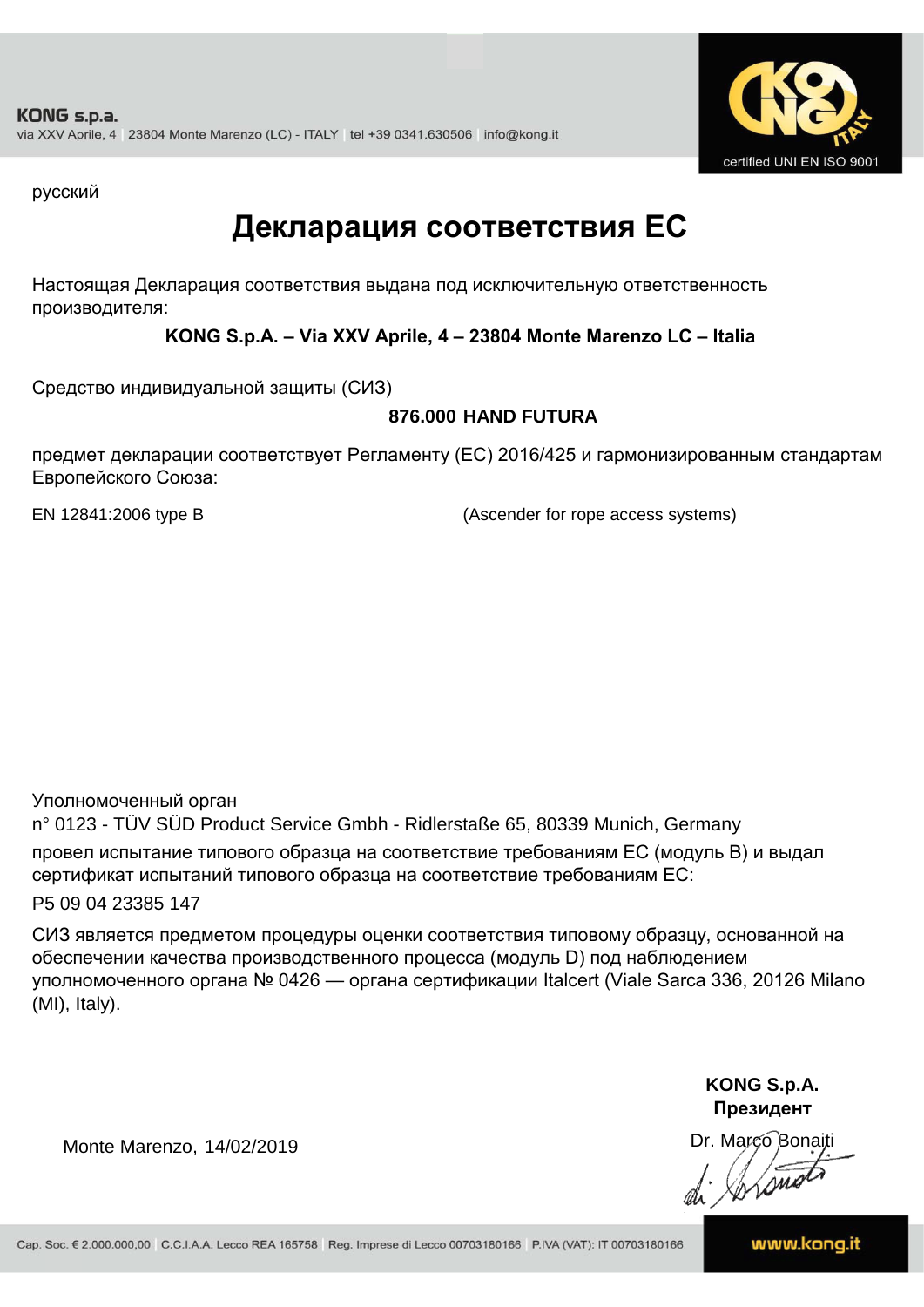

#### 中文

# **EU**符合性声明

本"符合性声明"由以下制造商全权负责发布:

#### **KONG S.p.A. – Via XXV Aprile, 4 – 23804 Monte Marenzo LC – Italia**

个人保护装备(PPE)

#### **876.000 HAND FUTURA**

本声明的目标符合法规(EU) 2016/425和欧盟统一标准的规定:

EN 12841:2006 type B (Ascender for rope access systems)

欧盟公告机构

n° 0123 - TÜV SÜD Product Service Gmbh - Ridlerstaße 65, 80339 Munich, Germany

进行了欧盟型式检验(模式B) 并颁发了欧盟型式检验证书:

P5 09 04 23385 147

PPE (个人保护装备) 在0426号公告机构Italcert (Viale Sarca 336, 20126 Milano (MI), Italy)的监督下, 在生产过程质量保证 ( 模式D) 的基础上进行合格评定程序。

> **KONG S.p.A. 总裁**

Dr. Marco Bonaiti di Simon

Monte Marenzo, 14/02/2019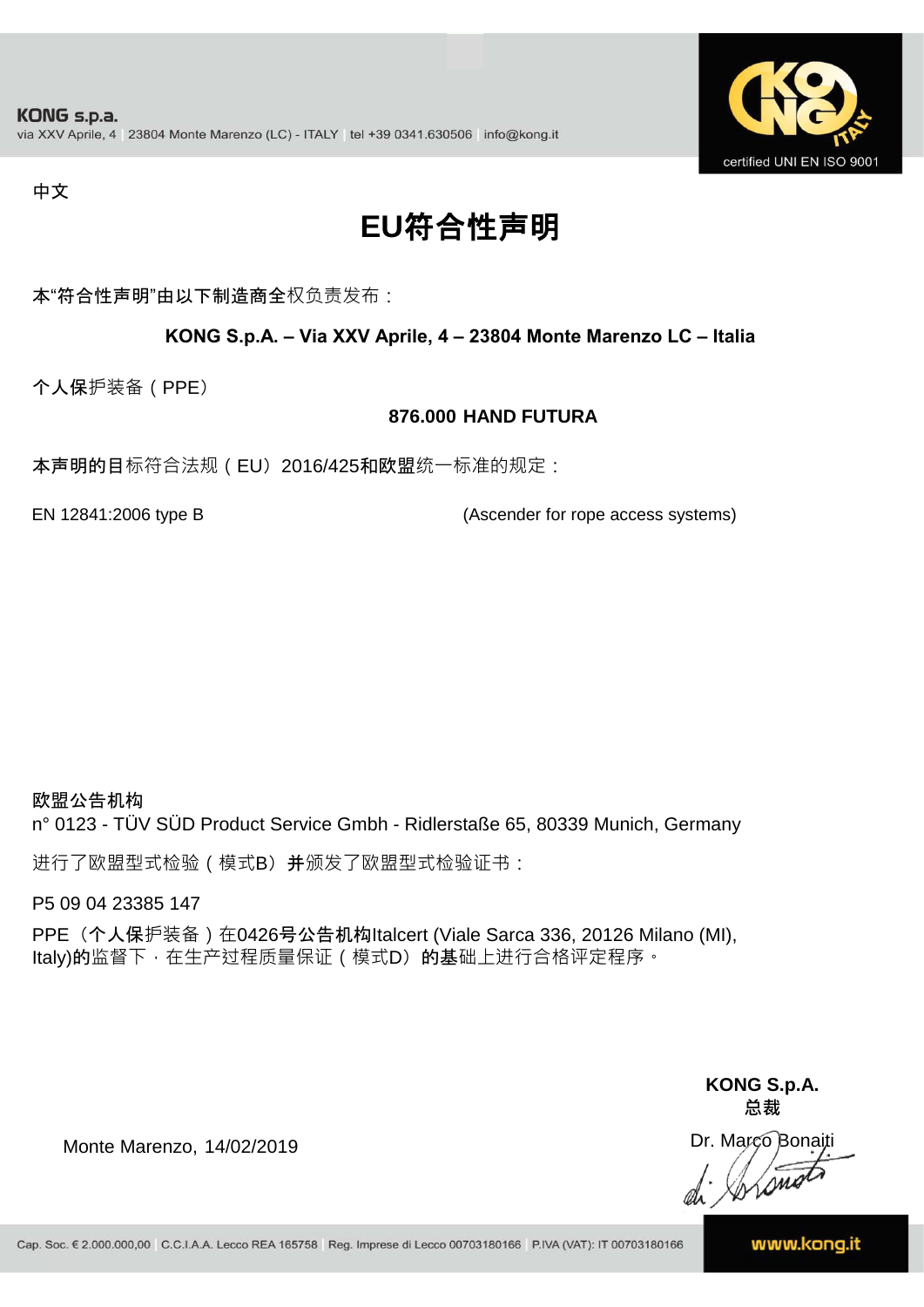

българск

## **Декларация за съответствие EU**

Настоящата Декларация за съответствие се издава под изключителната отговорност на производителя:

**KONG S.p.A. – Via XXV Aprile, 4 – 23804 Monte Marenzo LC – Italia**

Личното предпазно средство (ЛПС)

## **876.000 HAND FUTURA**

предмет на настоящата декларация е в съответствие с Регламент (ЕU) 2016/425 и хармонизираните стандарти на Европейския съюз:

EN 12841:2006 type B (Ascender for rope access systems)

Нотифицираният организъм

n° 0123 - TÜV SÜD Product Service Gmbh - Ridlerstaße 65, 80339 Munich, Germany е провел изпитване EU за типово одобрение (формуляр "B") и е издал сертификат за типово одобрение ЕU:

P5 09 04 23385 147

Личното предпазно средство (ЛПС) е предмет на процедура за оценка на съответствието, основаваща се на гаранция на качеството на производствения процес (формуляр "D") под наблюдението на нотифицирания организъм № 0426 Italcert (Viale Sarca 336, 20126 Milano (MI), Italy).

> **KONG S.p.A. Председател**

Dr. Marco Bonaiti di Arono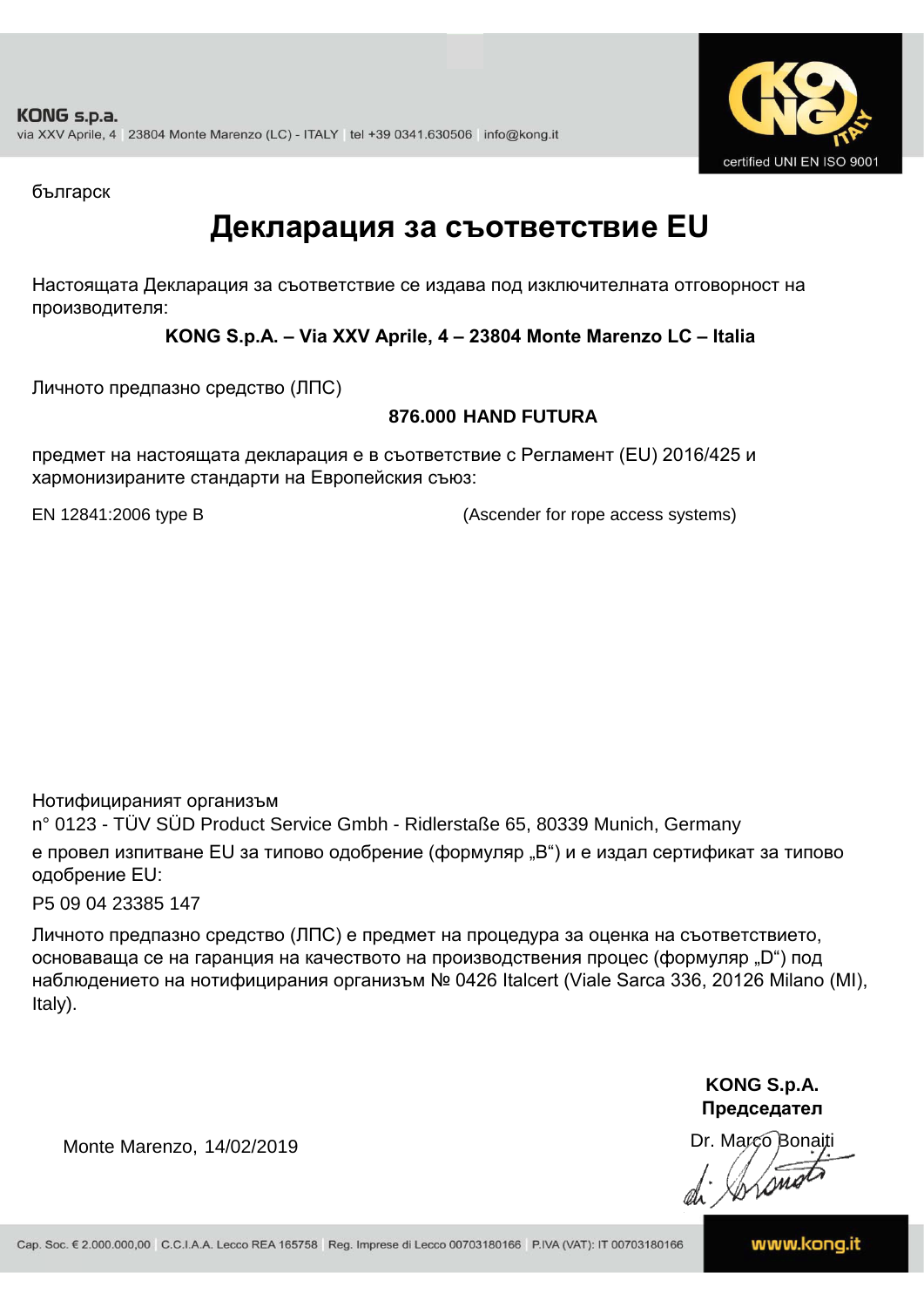

čeština

# **UE prohlášení o shodě**

Toto prohlášení o shodě je učiněno na výhradní zodpovědnost výrobce:

## **KONG S.p.A. – Via XXV Aprile, 4 – 23804 Monte Marenzo LC – Italia**

Osobní ochranný prostředek (OOP)

## **876.000 HAND FUTURA**

který je předmětem prohlášení, splňuje požadavky nařízení (EU) 2016/425 a harmonizačních právních předpisů Evropské unie:

EN 12841:2006 type B (Ascender for rope access systems)

Oznámený subjekt n° 0123 - TÜV SÜD Product Service Gmbh - Ridlerstaße 65, 80339 Munich, Germany

provedl UE přezkoušení typu (modul B) a vydal certifikát UE přezkoušení typu:

P5 09 04 23385 147

OOP podléhá postupu posouzení shody s typem založené na zajištění jakosti výrobního procesu (modul D) pod dohledem oznámeného subjektu č. 0426 Italcert (Viale Sarca 336, 20126 Milano (MI), Italy).

> **KONG S.p.A. Předseda**

Dr. Marco Bonaiti di Simon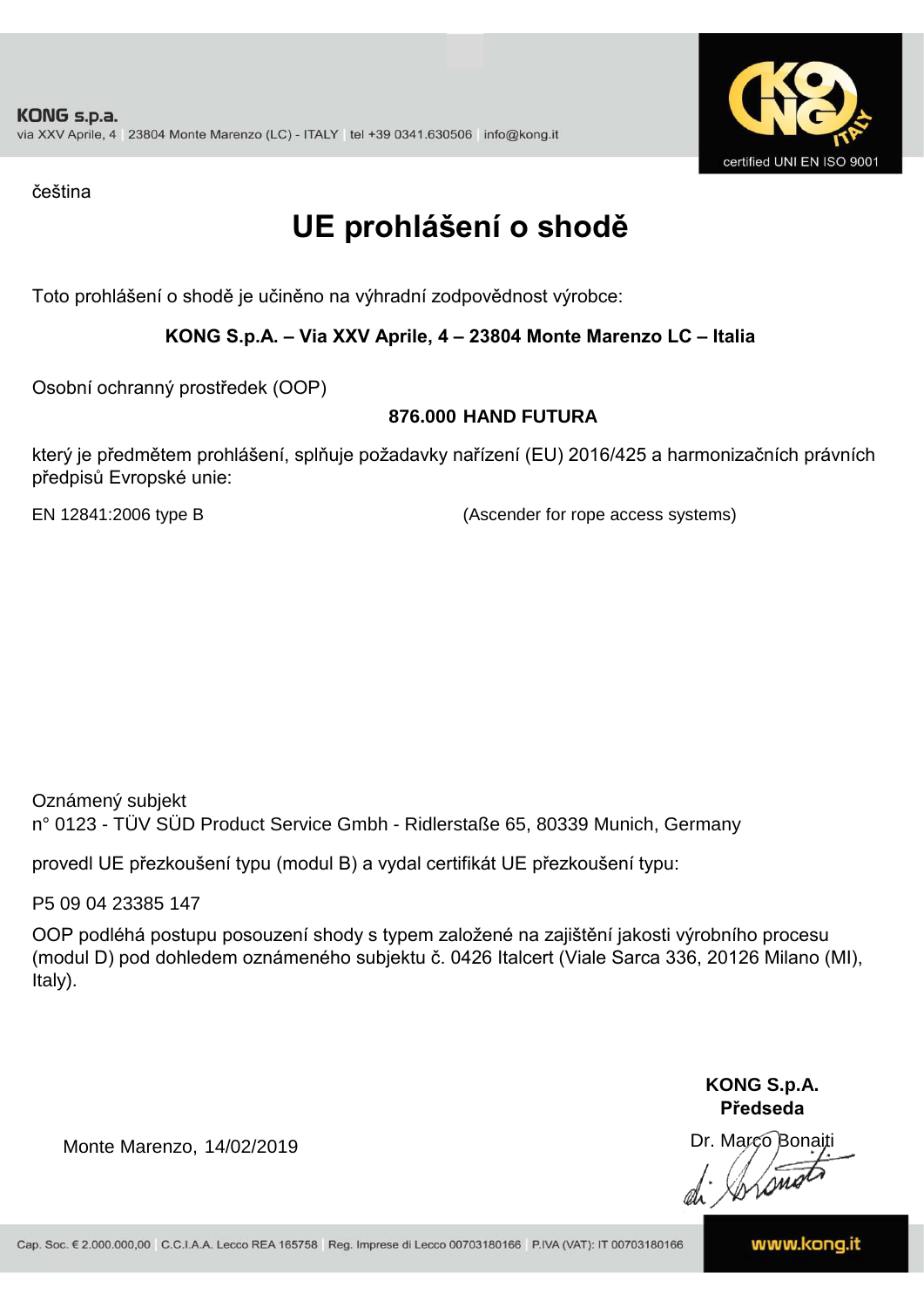

Hrvatski

# **EU Izjava o sukladnosti**

Ova se izjava o sukladnosti izdaje pod isključivom odgovornošću proizvođača:

**KONG S.p.A. – Via XXV Aprile, 4 – 23804 Monte Marenzo LC – Italia**

Osobna zaštitna oprema (OZO)

## **876.000 HAND FUTURA**

Predmet izjave u skladu je s Uredbom (EU) 2016/425 i sa zakonodavstvom Unije o usklađivanju:

EN 12841:2006 type B (Ascender for rope access systems)

Prijavljeno tijelo n° 0123 - TÜV SÜD Product Service Gmbh - Ridlerstaße 65, 80339 Munich, Germany

obavilo je EU ispitivanje tipa (modul B) i izdalo potvrdu o EU ispitivanju tipa:

P5 09 04 23385 147

OZO je predmet postupka ocjenjivanja sukladnosti s tipom na temelju osiguranja kvalitete proizvodnog postupka (modul D) pod nadzorom prijavljenog tijela br. 0426 Italcert (Viale Sarca 336, 20126 Milano (MI), Italy).

> **KONG S.p.A. Direktor**

Dr. Marco Bonaiti di Stono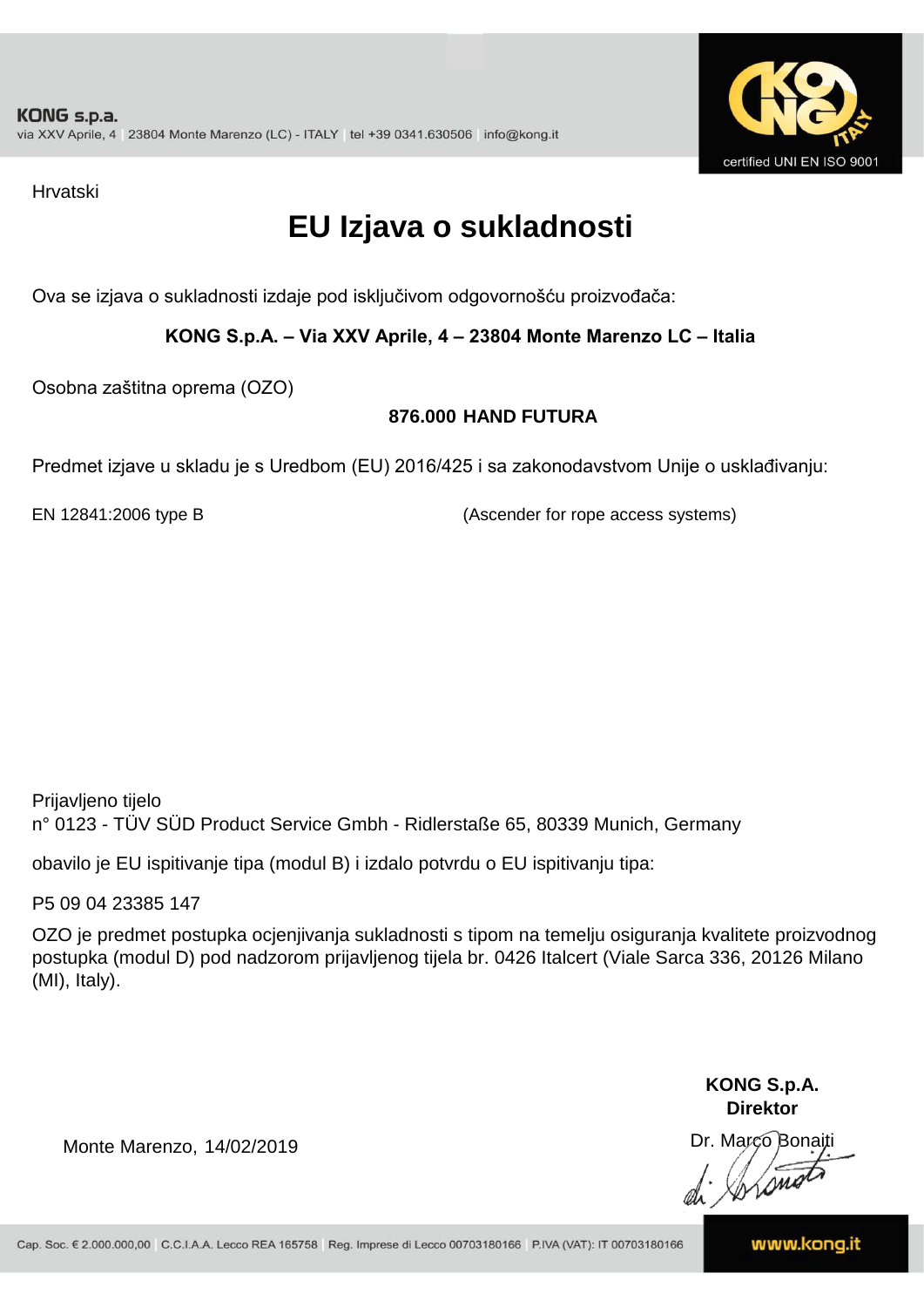

Dansk

## **EU-overensstemmelseserklæring**

Denne overensstemmelseserklæring udstedes på fabrikantens ansvar:

## **KONG S.p.A. – Via XXV Aprile, 4 – 23804 Monte Marenzo LC – Italia**

Det personlige værnemiddel (PPE - PV'er)

## **876.000 HAND FUTURA**

anført i erklæringen er i overensstemmelse med forordning (EU) nr. 2016/425 og med EUharmoniseringslovgivningen:

EN 12841:2006 type B (Ascender for rope access systems)

Det bemyndigede organ n° 0123 - TÜV SÜD Product Service Gmbh - Ridlerstaße 65, 80339 Munich, Germany

har foretaget en EU-typeafprøvning (Modul B) og har udstedt EU-typeafprøvningsattest:

P5 09 04 23385 147

Det personlige værnemiddel er genstand for proceduren for typeoverensstemmelse på grundlag af kvalitetssikring af fremstillingsprocessen (modul D) under tilsyn fra det bemyndigede organ nr. 0426 Italcert (Viale Sarca 336, 20126 Milano (MI), Italy).

> **KONG S.p.A. Formand**

Dr. Marco Bonaiti di Aromor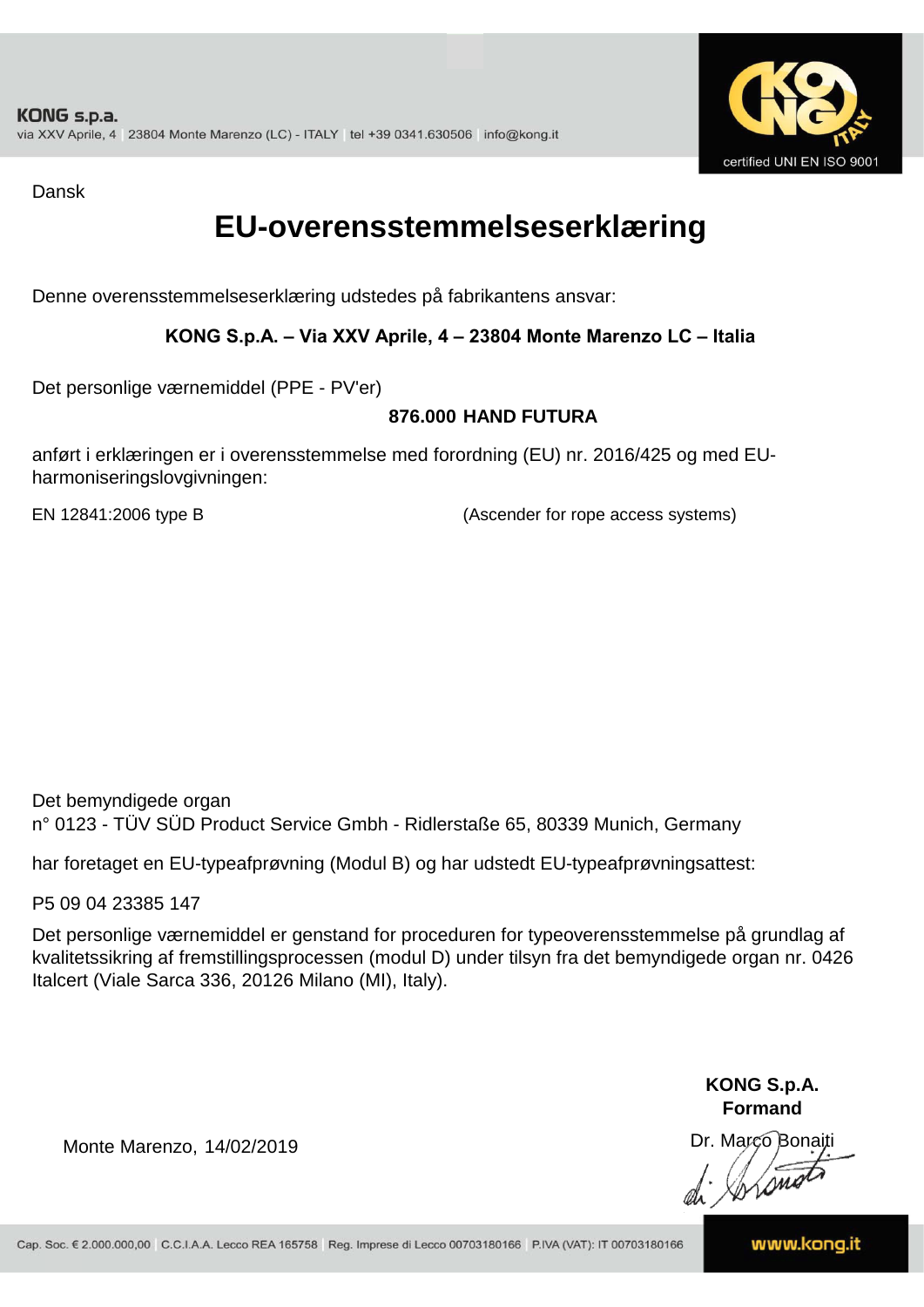

**Nederlands** 

## **EU-conformiteitsverklaring**

Deze conformiteitsverklaring wordt verstrekt op eigen verantwoording van de fabrikant:

## **KONG S.p.A. – Via XXV Aprile, 4 – 23804 Monte Marenzo LC – Italia**

Het persoonlijk beschermingsmiddel (PBM)

#### **876.000 HAND FUTURA**

voorwerp van deze verklaring, voldoet aan de Verordening (EU) 2016/425 en de harmonisatiewetgeving van de Europese Unie:

EN 12841:2006 type B (Ascender for rope access systems)

De aangemelde instantie n° 0123 - TÜV SÜD Product Service Gmbh - Ridlerstaße 65, 80339 Munich, Germany

heeft het EU-typeonderzoek (module B) verricht en het certificaat van EU-typeonderzoek afgegeven:

P5 09 04 23385 147

Het PBM is onderworpen aan de conformiteitsbeoordelingsprocedure met het type op basis van kwaliteitsborging van het productieproces (module D) onder toezicht van de aangemelde instantie Italcert nr. 0426 (Viale Sarca 336, 20126 Milano (MI), Italy).

> **KONG S.p.A. De voorzitter**

Dr. Marco Bonaiti

Monte Marenzo, 14/02/2019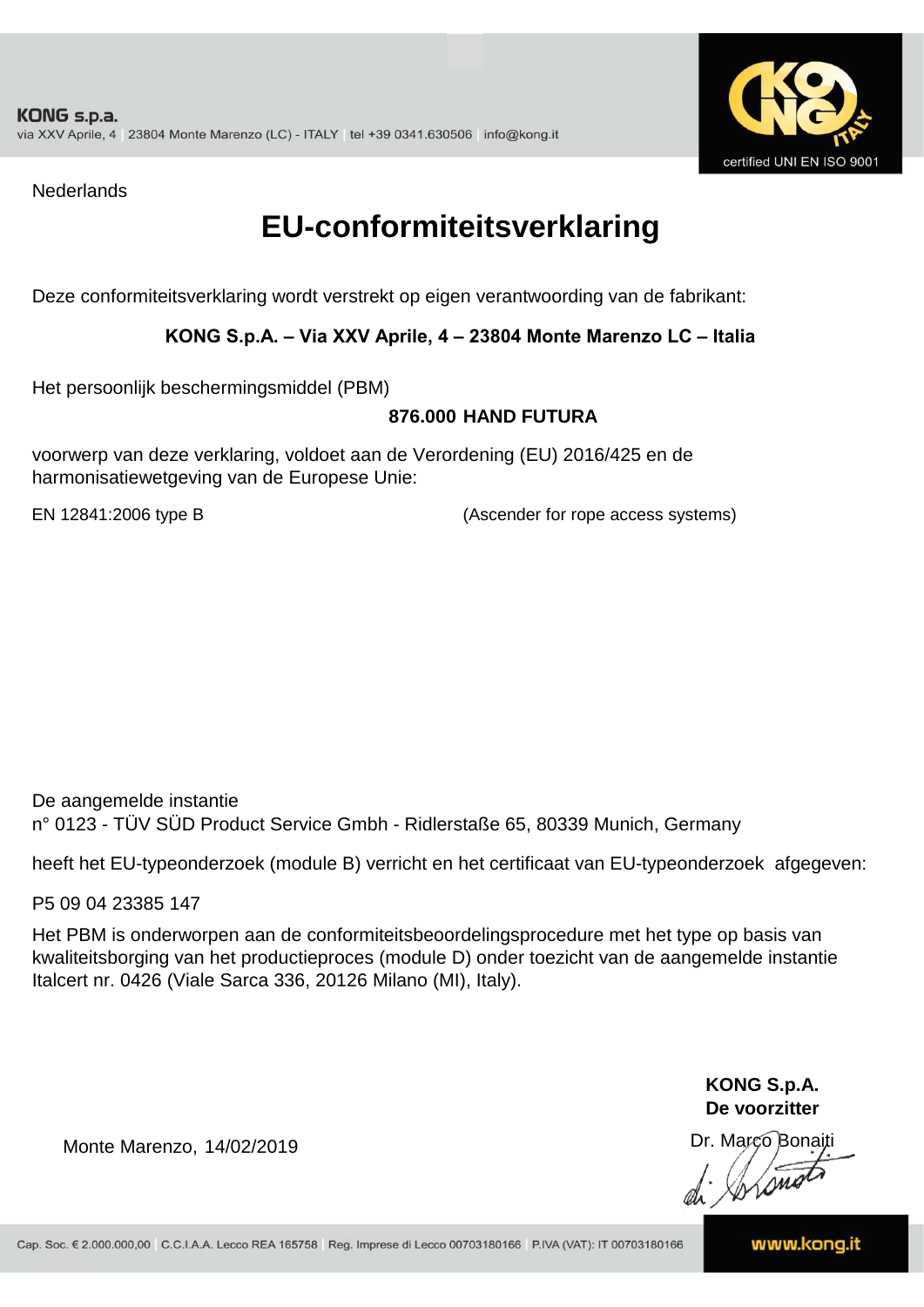

Eesti

# **EL-i vastavusdeklaratsioon**

See vastavusdeklaratsioon on välja antud järgmise tootja ainuvastutusel:

## **KONG S.p.A. – Via XXV Aprile, 4 – 23804 Monte Marenzo LC – Italia**

Isikukaitsevahend

## **876.000 HAND FUTURA**

vastavusdeklaratsiooniga hõlmatud isikukaitsevahend vastab määrusele (EL) 2016/425 ja Euroopa Liidu ühtlustamisõigusaktidele:

EN 12841:2006 type B (Ascender for rope access systems)

Teavitatud asutus n° 0123 - TÜV SÜD Product Service Gmbh - Ridlerstaße 65, 80339 Munich, Germany

on teinud tüübihindamise (moodul B) ja väljastanud tüübihindamissertifikaadi:

P5 09 04 23385 147

Isikukaitsevahendile kohaldatakse tootmiskvaliteedi tagamisel põhinevat tüübivastavuse hindamise menetlust (moodul B) teavitatud asutuse 0426 Italcert (Viale Sarca 336, 20126 Milano (MI), Italy) järelevalve all.

> **KONG S.p.A. Esimees**

Dr. Marco Bonaiti di Stano

Monte Marenzo, 14/02/2019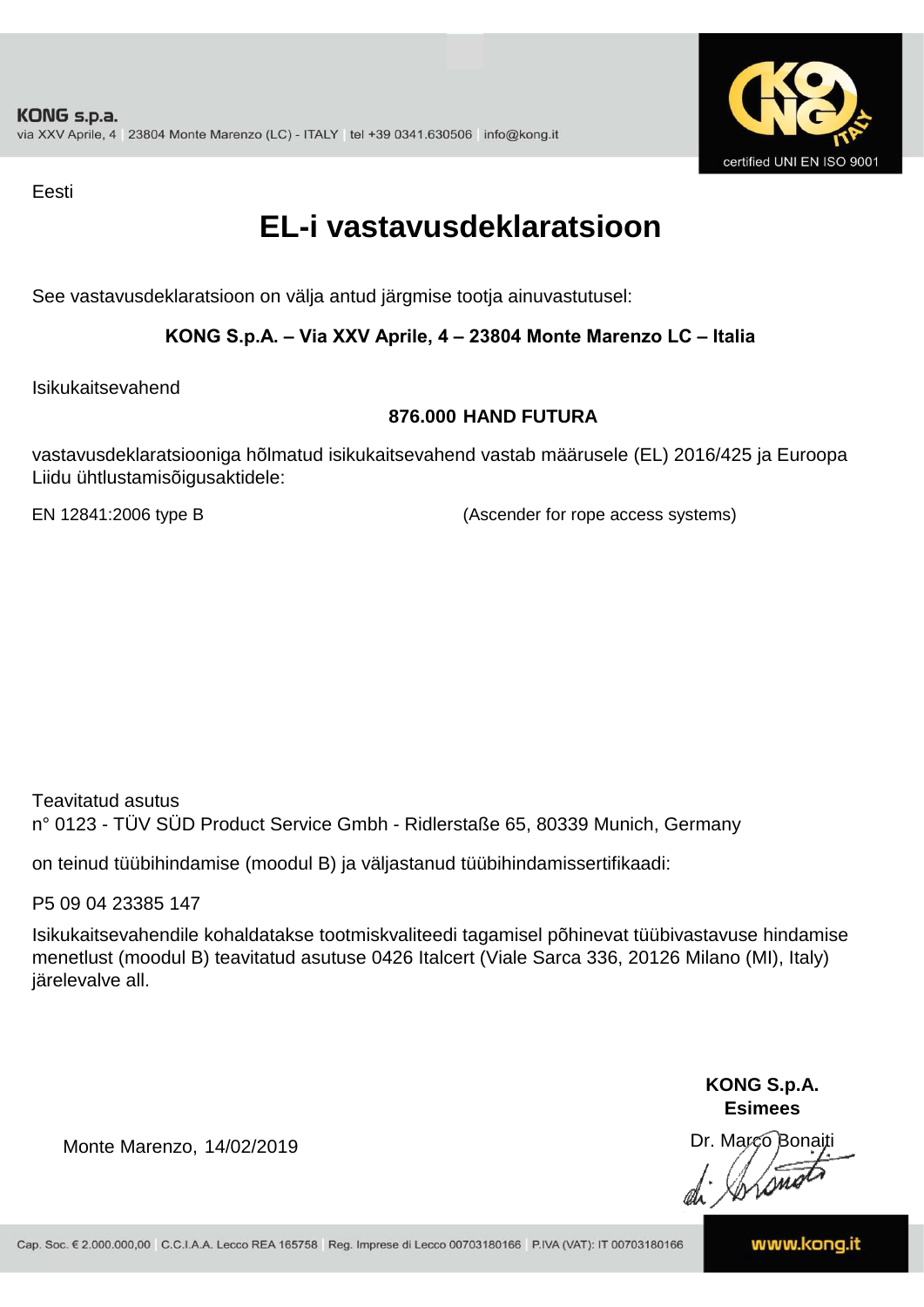

Suomi

## **EU-vaatimustenmukaisuusvakuutus**

Tämä vaatimustenmukaisuusvakuutus on annettu valmistajan yksinomaisella vastuulla:

**KONG S.p.A. – Via XXV Aprile, 4 – 23804 Monte Marenzo LC – Italia**

Vakuutuksen kohteena oleva henkilönsuojain

## **876.000 HAND FUTURA**

on neuvoston asetuksen (EU) N:o 2016/425 ja unionin yhdenmukaistamislainsäädännön mukainen:

EN 12841:2006 type B (Ascender for rope access systems)

Ilmoitettu laitos n° 0123 - TÜV SÜD Product Service Gmbh - Ridlerstaße 65, 80339 Munich, Germany

suoritti EU-tyyppitarkastuksen (moduuli B) ja antoi EU-tyyppitarkastustodistuksen:

P5 09 04 23385 147

Henkilönsuojaimeen sovelletaan tuotantoprosessin laadunvarmistukseen perustuvaa tyypinmukaisuutta (moduuli D) ilmoitetun laitoksen Italcert (Viale Sarca 336, 20126 Milano (MI), Italy) numero 0426 valvonnassa.

> **KONG S.p.A. Presidentti**

Dr. Marco Bonaiti di Simon

Monte Marenzo, 14/02/2019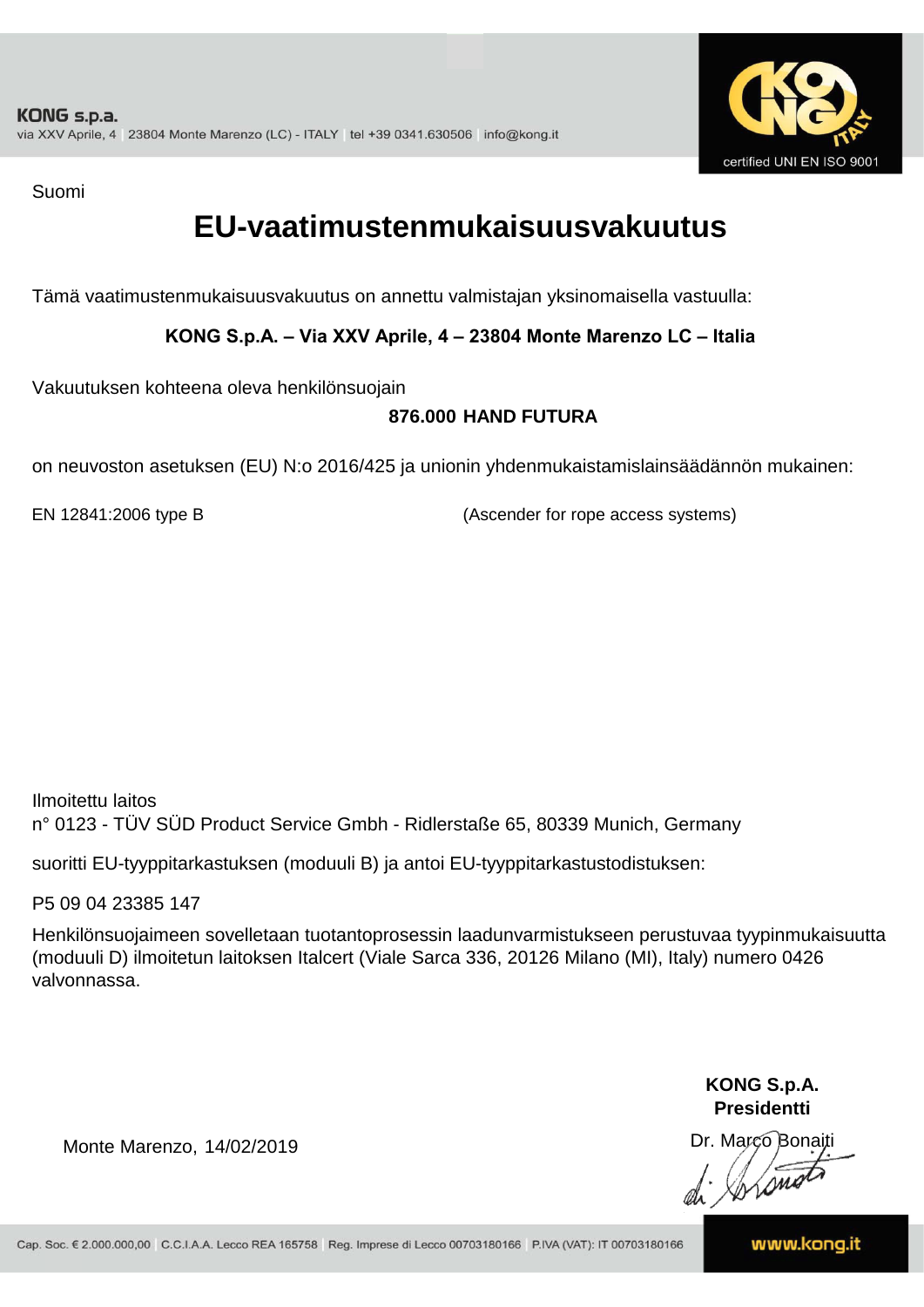

Gàidhlig

# **Dearbhú Comhréireachta de chuid AE**

Eisítear an Dearbhú Comhréireachta seo faoi fhreagracht eisiach an monaróra:

**KONG S.p.A. – Via XXV Aprile, 4 – 23804 Monte Marenzo LC – Italia**

Comhlíonann an Trealamh Cosanta Pearsanta (TCP)

## **876.000 HAND FUTURA**

faoi réir an dearbhaithe Rialachán (AE) 2016/425 agus caighdeáin chomhchuibhithe an Aontais Eorpaigh:

EN 12841:2006 type B (Ascender for rope access systems)

An comhlacht dá dtugtar fógra n° 0123 - TÜV SÜD Product Service Gmbh - Ridlerstaße 65, 80339 Munich, Germany

rinne sé an scrúdú AE don chineál (modúl B), agus d'eisigh sé deimhniú ar chineálscrúdú AE:

P5 09 04 23385 147

Tá an TCP faoi réir an nós imeachta um measúnú comhréireacha cineálacha, bunaithe ar dhearbhú cáilíochta an phróisis táirgthe (modúl D), faoi fhaireachas an chomhlachta dá dtugtar fógra, uimh. 0426 Italcert (Viale Sarca 336, 20126 Milano (MI), Italy).

> **KONG S.p.A. An tUachtarán**

Dr. Marco Bonaiti di Stono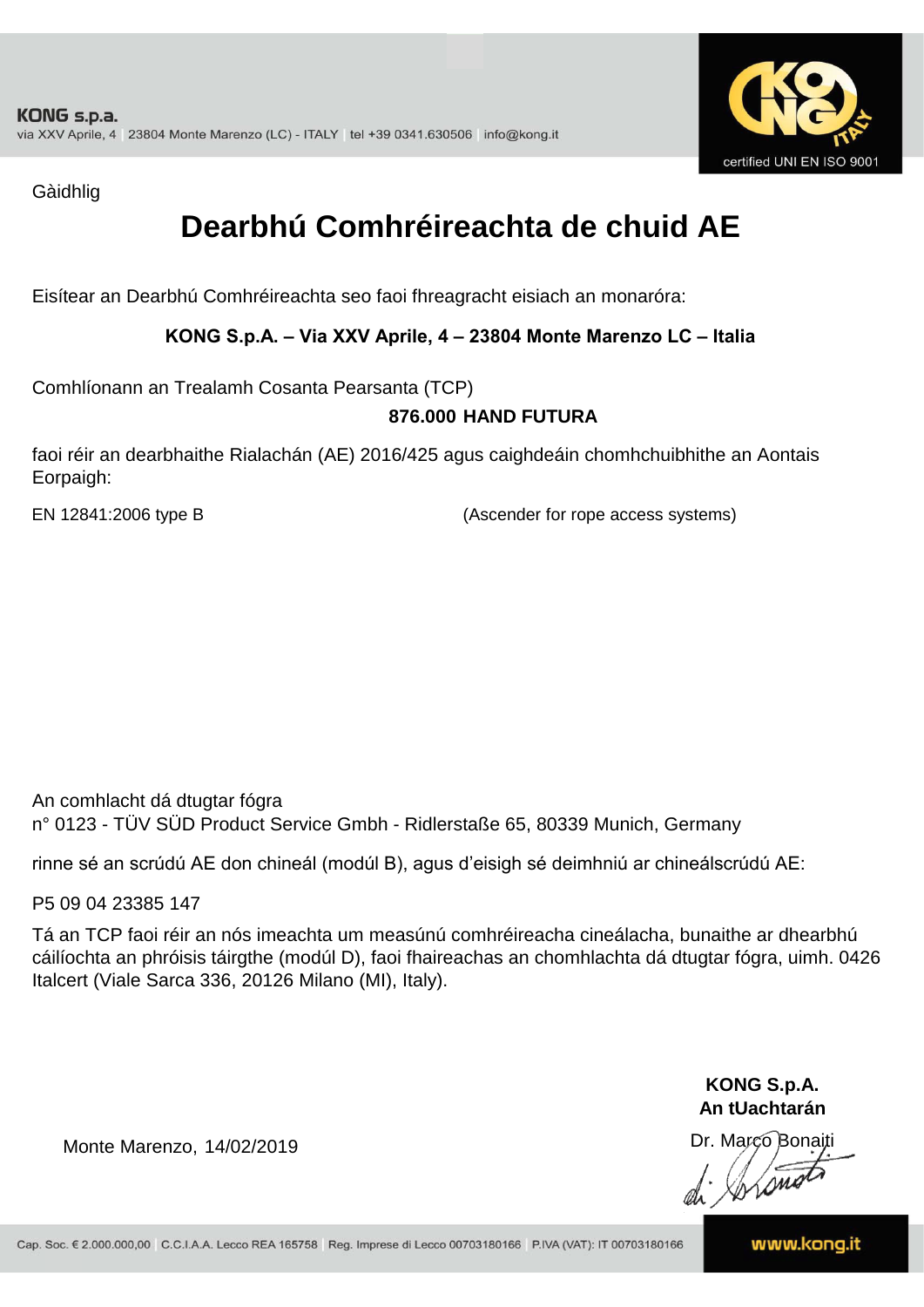

Ελληνικά

# **Δήλωση συμμόρφωσης ΕE**

Η παρούσα δήλωση συμμόρφωσης εκδίδεται με την αποκλειστική ευθύνη του κατασκευαστή:

## **KONG S.p.A. – Via XXV Aprile, 4 – 23804 Monte Marenzo LC – Italia**

Η συσκευή ατομικής προστασίας (ΜΑΠ)

## **876.000 HAND FUTURA**

αντικείμενο της δήλωσης συμμορφώνεται με τον κανονισμό (ΕΕ) 2016/425 και τα πρότυπα εναρμόνισης της Ευρωπαϊκής Ένωσης:

EN 12841:2006 type B (Ascender for rope access systems)

Ο κοινοποιημένος οργανισμός

n° 0123 - TÜV SÜD Product Service Gmbh - Ridlerstaße 65, 80339 Munich, Germany πραγματοποίησε την εξέταση τύπου ΕΕ (έγγραφο Β) και εξέδωσε το πιστοποιητικό εξέτασης ΕΕ του τύπου:

P5 09 04 23385 147

Το ΜΑΠ υπόκειται στη διαδικασία αξιολόγησης της συμμόρφωσης τύπου με βάση τη διασφάλιση ποιότητας της παραγωγικής διαδικασίας (έγγραφο D) υπό την εποπτεία του κοινοποιημένου οργανισμού αριθ. 0426 Italcert (Viale Sarca 336, 20126 Milano (MI), Italy).

> **KONG S.p.A. Ο Πρόεδρος**

Dr. Marco Bonaiti di Stonom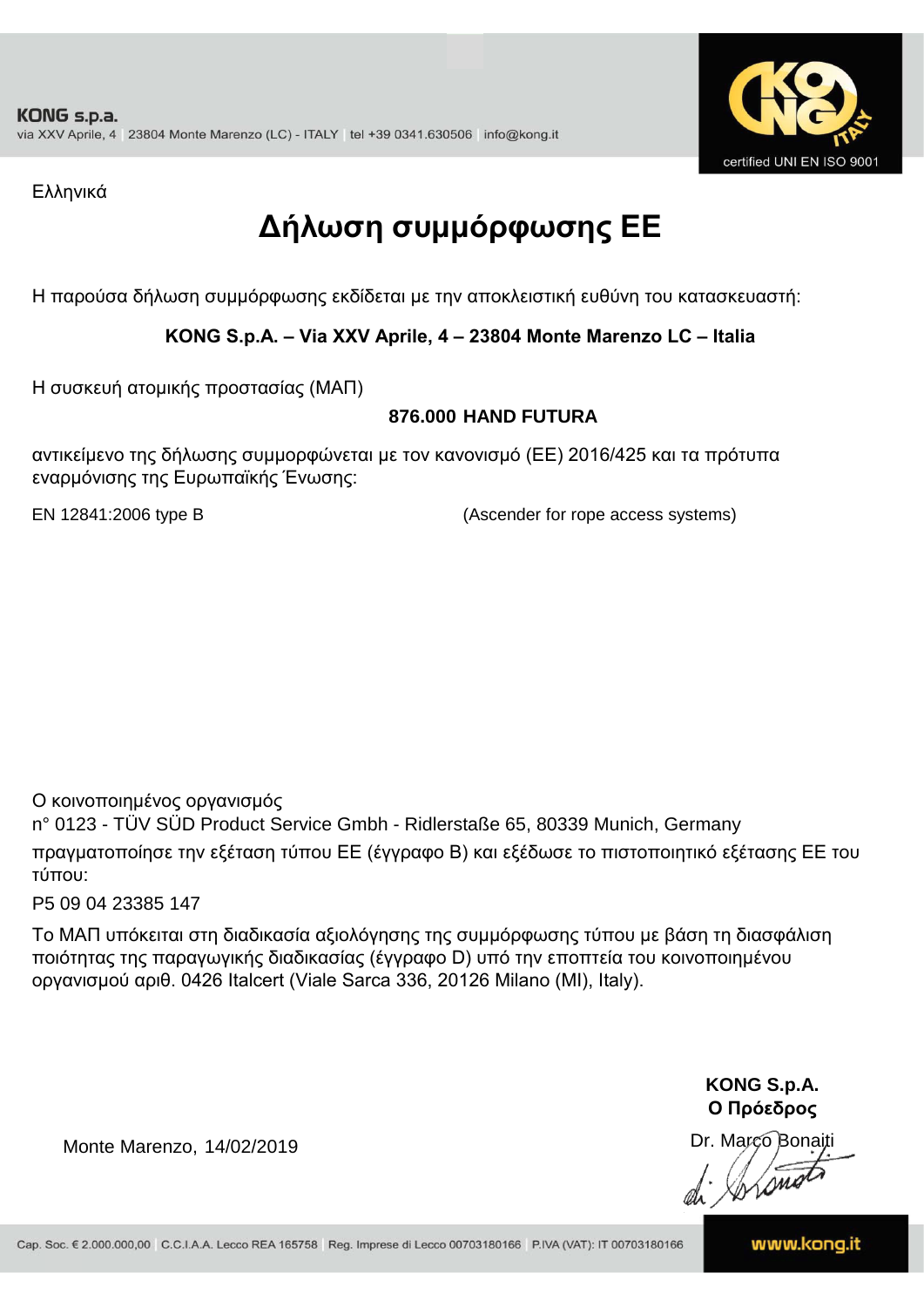

Magyar

# **EU Megfelelőségi nyilatkozat**

Ez a Megfelelőségi nyilatkozat az alábbi gyártó kizárólagos felelőssége alatt került kibocsátásra:

**KONG S.p.A. – Via XXV Aprile, 4 – 23804 Monte Marenzo LC – Italia**

Az egyéni védőfelszerelés

#### **876.000 HAND FUTURA**

mely a nyilatkozat tárgyát képezi, megfelel az (EU) 2016/425 szabályozásának és az Európai Unió harmonizált szabványainak:

EN 12841:2006 type B (Ascender for rope access systems)

A bejelentett szervezet n° 0123 - TÜV SÜD Product Service Gmbh - Ridlerstaße 65, 80339 Munich, Germany

elvégezte az EU-típusvizsgálatot ("B" modul), és kiadta az EU-típusvizsgálati tanúsítványt:

P5 09 04 23385 147

Az egyéni védőfelszerelés a gyártási folyamat minőség biztosításán alapuló megfelelőségértékelés tárgya (D modul), melynek felügyeletét az Italcert (Viale Sarca 336, 20126 Milano (MI), Italy). 0426 sz. hitelesítést végző szervezet végzi.

> **KONG S.p.A. Elnök**

Dr. Marco Bonaiti di Aromor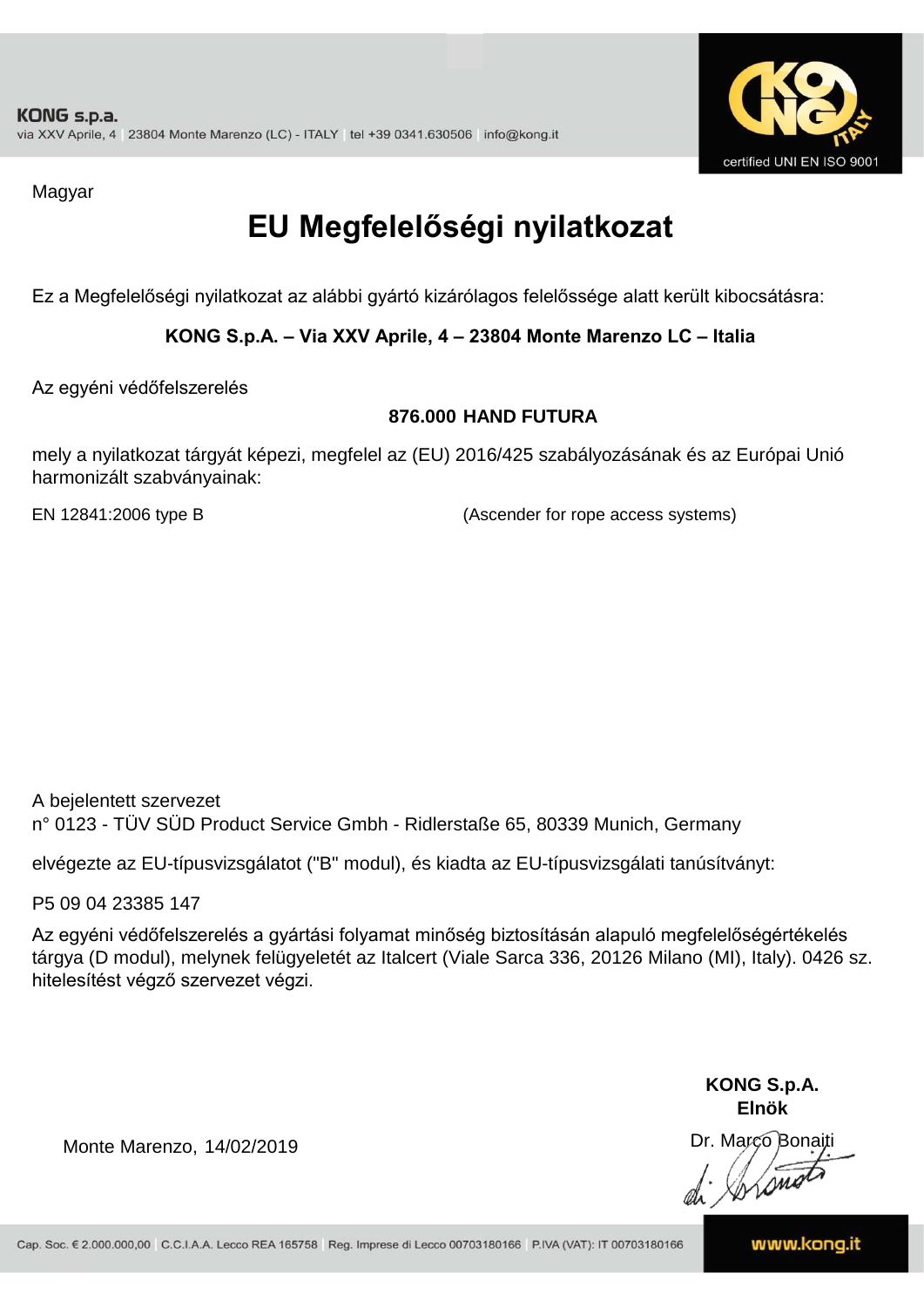

Latviešu

# **ES atbilstības deklarācija**

Šī atbilstības deklarācija ir izdota vienīgi uz ražotāja atbildību:

## **KONG S.p.A. – Via XXV Aprile, 4 – 23804 Monte Marenzo LC – Italia**

Individuālais aizsardzības līdzeklis (IAL)

## **876.000 HAND FUTURA**

deklarācijas priekšmets atbilst Regulai (ES) 2016/425 un Eiropas Savienības saskaņošanas tiesību aktiem:

EN 12841:2006 type B (Ascender for rope access systems)

Paziņotā struktūra n° 0123 - TÜV SÜD Product Service Gmbh - Ridlerstaße 65, 80339 Munich, Germany

veica ES tipa pārbaudi (B modulis) un izdeva ES tipa pārbaudes sertifikātu:

P5 09 04 23385 147

Uz IAL attiecas atbilstības novērtēšanas procedūra "Atbilstība tipam, pamatojoties uz kvalitātes nodrošināšanu ražošanas procesā" (D modulis) paziņotās struktūras Italcert (Viale Sarca 336, 20126 Milano (MI), Italy), Nr. 0426 uzraudzībā.

> **KONG S.p.A. Priekšsēdētājs**

Dr. Marco Bonaiti

Monte Marenzo, 14/02/2019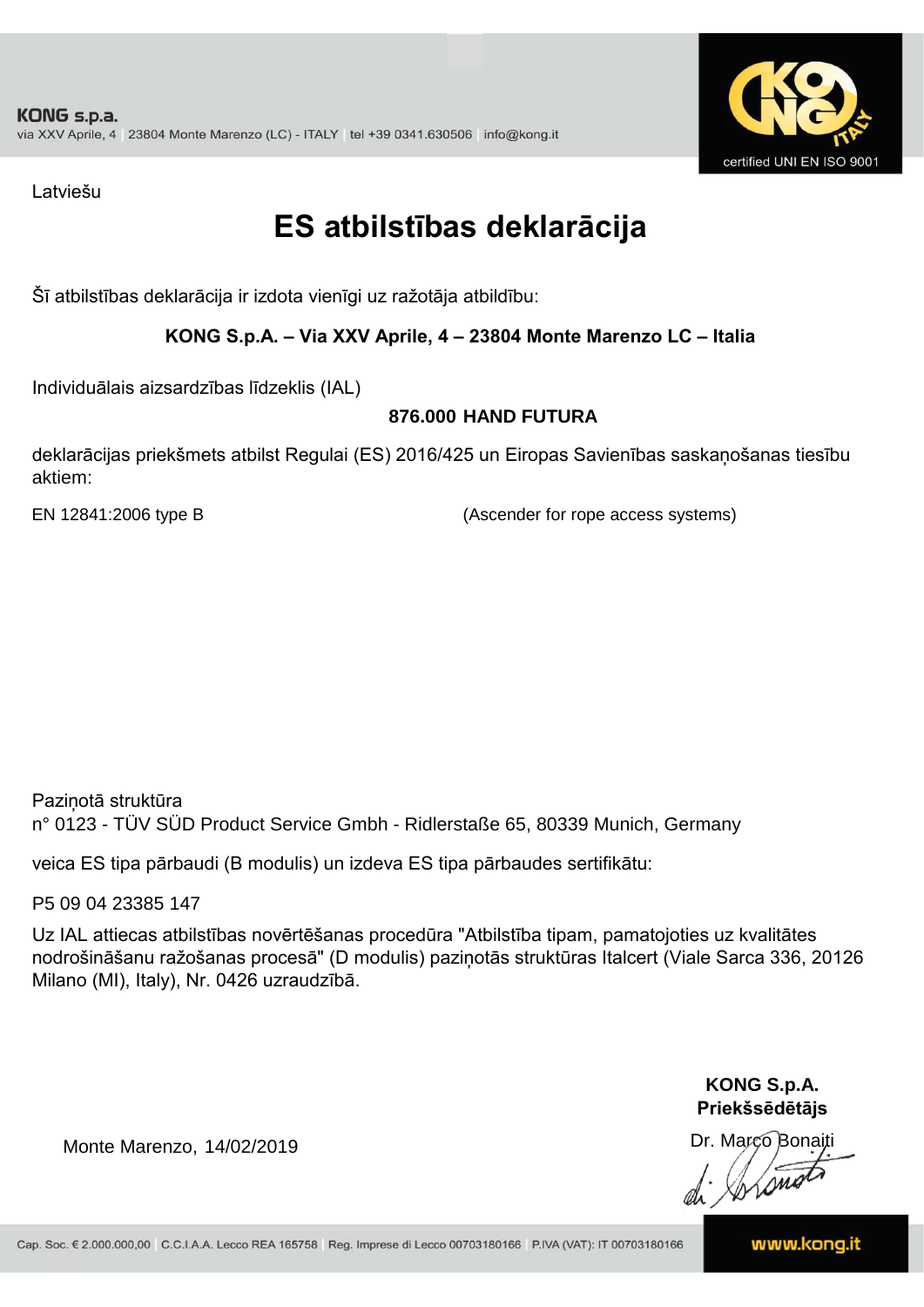

Lietuvių

# **ES atitikties deklaracija**

Ši atitikties deklaracija išduota tik gamintojo išimtine atsakomybe:

**KONG S.p.A. – Via XXV Aprile, 4 – 23804 Monte Marenzo LC – Italia**

Asmeninės Apsaugos Priemonė (IAL)

## **876.000 HAND FUTURA**

deklaracijos objektas atitinka (ES) Reglamentą 2016/425 ir Europos Sąjungos derinimo teisės aktus:

EN 12841:2006 type B (Ascender for rope access systems)

Notifikuotoji įstaiga n° 0123 - TÜV SÜD Product Service Gmbh - Ridlerstaße 65, 80339 Munich, Germany

atliko ES tyrimą tipo (B modulis) ir išdavė ES tyrimo sertifikatą tipo:

P5 09 04 23385 147

AAP taikoma atitikties vertinimo pagal tipą procedūra, pagrįsta gamybos proceso kokybės užtikrinimu (D modulis), prižiūrint notifikuotajai įstaigai nr. 0426 Italcert (Viale Sarca 336, 20126 Milano (MI), Italy).

> **KONG S.p.A. Prezidentas**

Dr. Marco Bonaiti di Stono

Monte Marenzo, 14/02/2019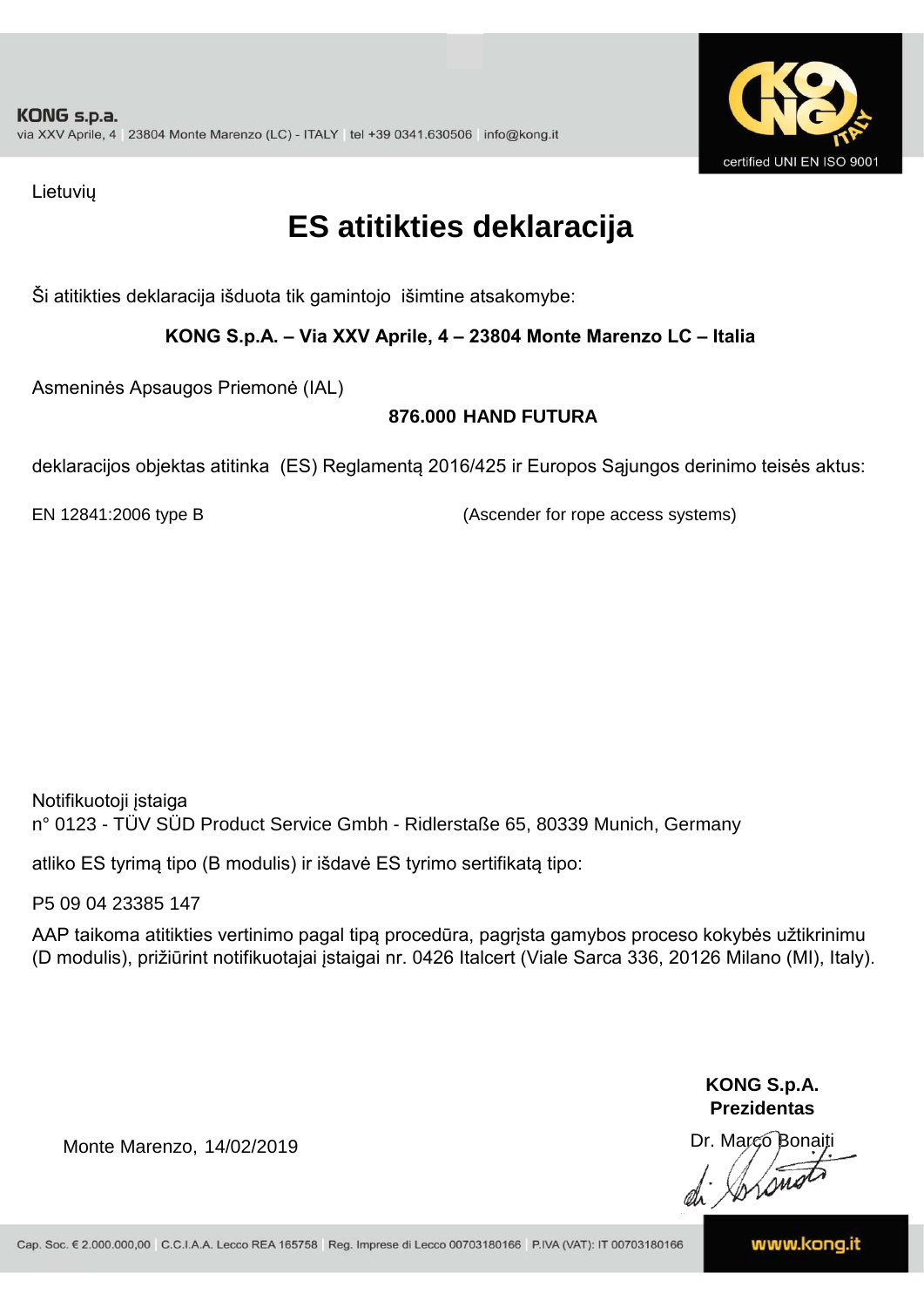

Malti

# **Dikjarazzjoni ta' Konformità tal-UE**

Id-Dikjarazzjoni ta' Konformità tinħareġ taħt ir-responsabbiltà unika tal-manifattur:

## **KONG S.p.A. – Via XXV Aprile, 4 – 23804 Monte Marenzo LC – Italia**

It-Tagħmir ta' Protezzjoni Personali (TPP-PPE)

## **876.000 HAND FUTURA**

l-għan tad-dikjarazzjoni huwa f'konformità ma' Regolament (UE) 2016/425 u tal-istandards t'armonizzazzjoni tal-Unjoni Ewropea:

EN 12841:2006 type B (Ascender for rope access systems)

Il-korp notifikat n° 0123 - TÜV SÜD Product Service Gmbh - Ridlerstaße 65, 80339 Munich, Germany

wettaq l-eżami tal-UE tat-tip (modulu B) u ħareġ iċ-ċertifikat tal-eżami tal-UE tat-tip:

P5 09 04 23385 147

It-TPI huwa suġġett għall-proċedura ta' valutazzjoni għat-tip abbażi tal-garanzija ta' kwalità tal-proċess ta' produzzjoni (modulu D) taħt is-sorveljanza tal-korp notifikat nru. 0426 Italcert (Viale Sarca 336, 20126 Milano (MI), Italy).

> **KONG S.p.A. Iċ-Ċermin**

Dr. Março Bonaiti di Stono

Monte Marenzo, 14/02/2019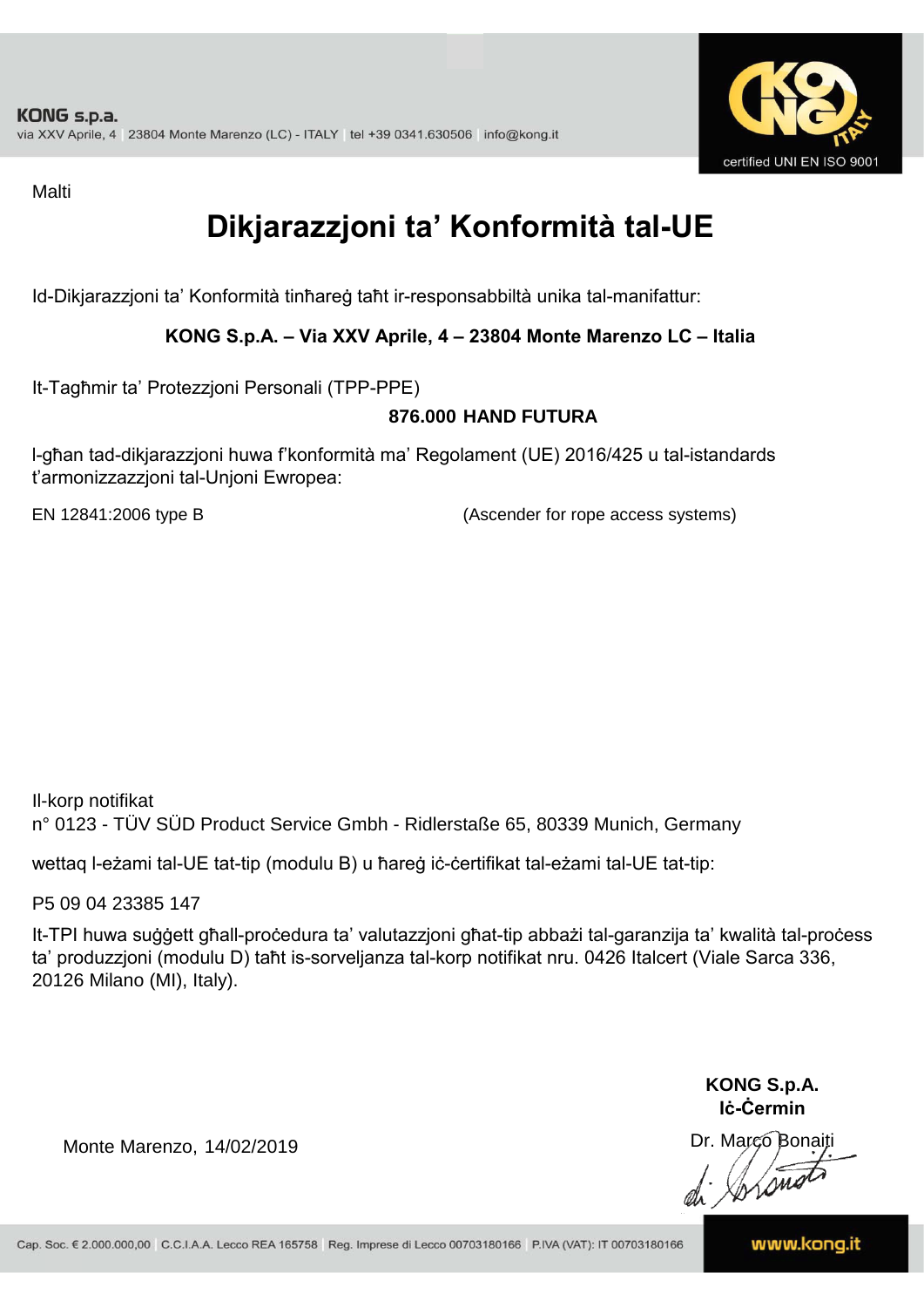

Polskie

# **Deklaracji zgodności WE**

Niniejsza Deklaracja Zgodności została wydana na wyłączną odpowiedzialność producenta:

**KONG S.p.A. – Via XXV Aprile, 4 – 23804 Monte Marenzo LC – Italia**

Środek Ochrony Indywidualnej (ŚOI)

## **876.000 HAND FUTURA**

przedmiot deklaracji jest zgodny z Rozporządzeniem (WE) 2016/425 i z normami zharmonizowanymi Unii Europejskiej:

EN 12841:2006 type B (Ascender for rope access systems)

Notyfikowany organ n° 0123 - TÜV SÜD Product Service Gmbh - Ridlerstaße 65, 80339 Munich, Germany

wykonał badanie typu WE (moduł B) i wydał świadectwo badania typu WE:

P5 09 04 23385 147

ŚOI jest przedmiotem procedury oceny zgodności z typem, opierającej się na zapewnieniu jakości procesu produkcyjnego (moduł D) pod nadzorem notyfikowanego organu nr 0426 Italcert (Viale Sarca 336, 20126 Milano (MI), Italy).

> **KONG S.p.A. Prezes**

Dr. Marco Bonaiti di Arono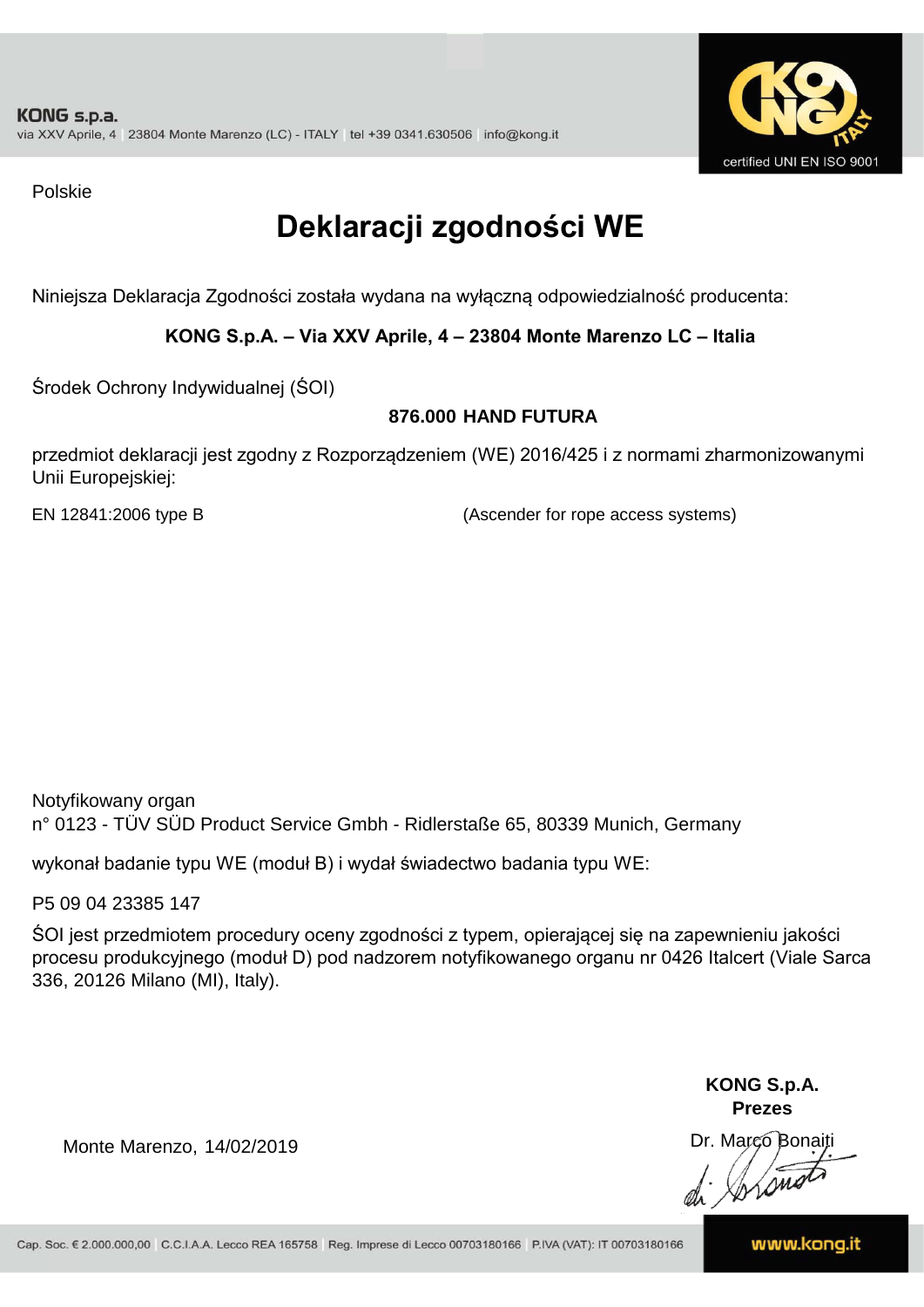

Português

# **Declaração de conformidade UE**

A presente Declaração de Conformidade é emitida sob a exclusiva responsabilidade do fabricante:

## **KONG S.p.A. – Via XXV Aprile, 4 – 23804 Monte Marenzo LC – Italia**

O Equipamento de Proteção Individual (EPI)

## **876.000 HAND FUTURA**

objeto da declaração está em conformidade com o Regulamento (UE) 2016/425 e com as normas de harmonização da União Europeia:

EN 12841:2006 type B (Ascender for rope access systems)

O organismo notificado n° 0123 - TÜV SÜD Product Service Gmbh - Ridlerstaße 65, 80339 Munich, Germany

efetuou o exame UE de tipo (Módulo B) e emitiu o certificado de exame UE de tipo:

P5 09 04 23385 147

O EPI está sujeito ao procedimento de avaliação de conformidade com o tipo baseado na garantia da qualidade do processo de produção (módulo D) sob vigilância do organismo notificado n. 0426 Italcert (Viale Sarca 336, 20126 Milano (MI), Italy).

> **KONG S.p.A. O Presidente**

Dr. Marco Bonaiti di Arono

Monte Marenzo, 14/02/2019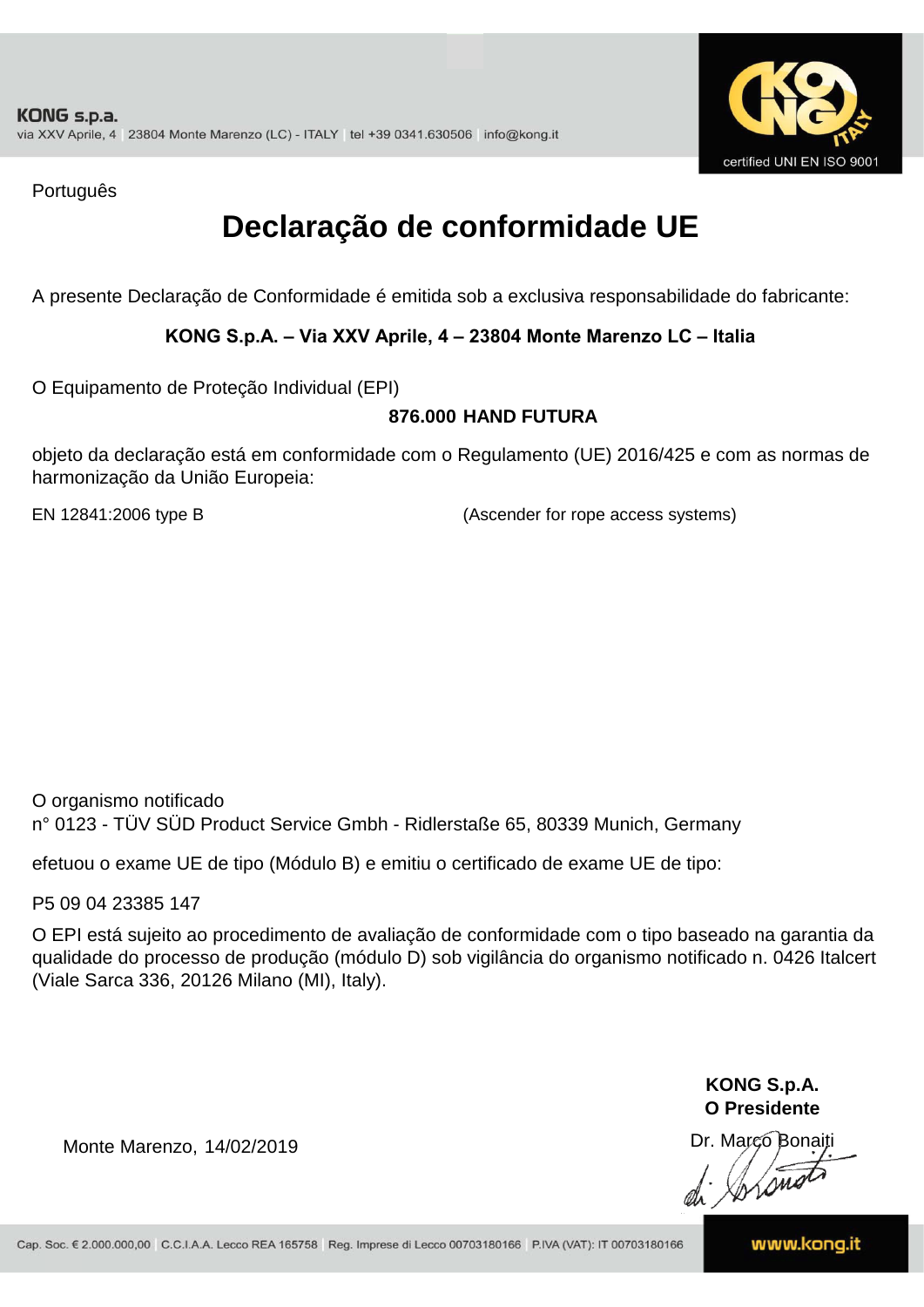

Română

# **Declarație de conformitate UE**

Prezenta declarație de conformitate este eliberată pe răspunderea exclusivă a producătorului:

## **KONG S.p.A. – Via XXV Aprile, 4 – 23804 Monte Marenzo LC – Italia**

Echipamentul individual de protecție (EIP)

#### **876.000 HAND FUTURA**

obiectul declarației, este conform cu Regulamentul (UE) 2016/425 și legislația armonizată a Uniunii Europene:

EN 12841:2006 type B (Ascender for rope access systems)

Organismul notificat n° 0123 - TÜV SÜD Product Service Gmbh - Ridlerstaße 65, 80339 Munich, Germany

a efectuat examinarea UE de tip (modulul B) și a eliberat certificatul de examinare UE de tip:

P5 09 04 23385 147

EIP face obiectul procedurii de evaluare a conformității de tip bazată pe asigurarea calității procesului de producție (modulul D) sub supravegherea organismului notificat nr. 0426 Italcert (Viale Sarca 336, 20126 Milano (MI), Italy).

> **KONG S.p.A. Președinte**

Dr. Marco Bonaiti di Arono

Monte Marenzo, 14/02/2019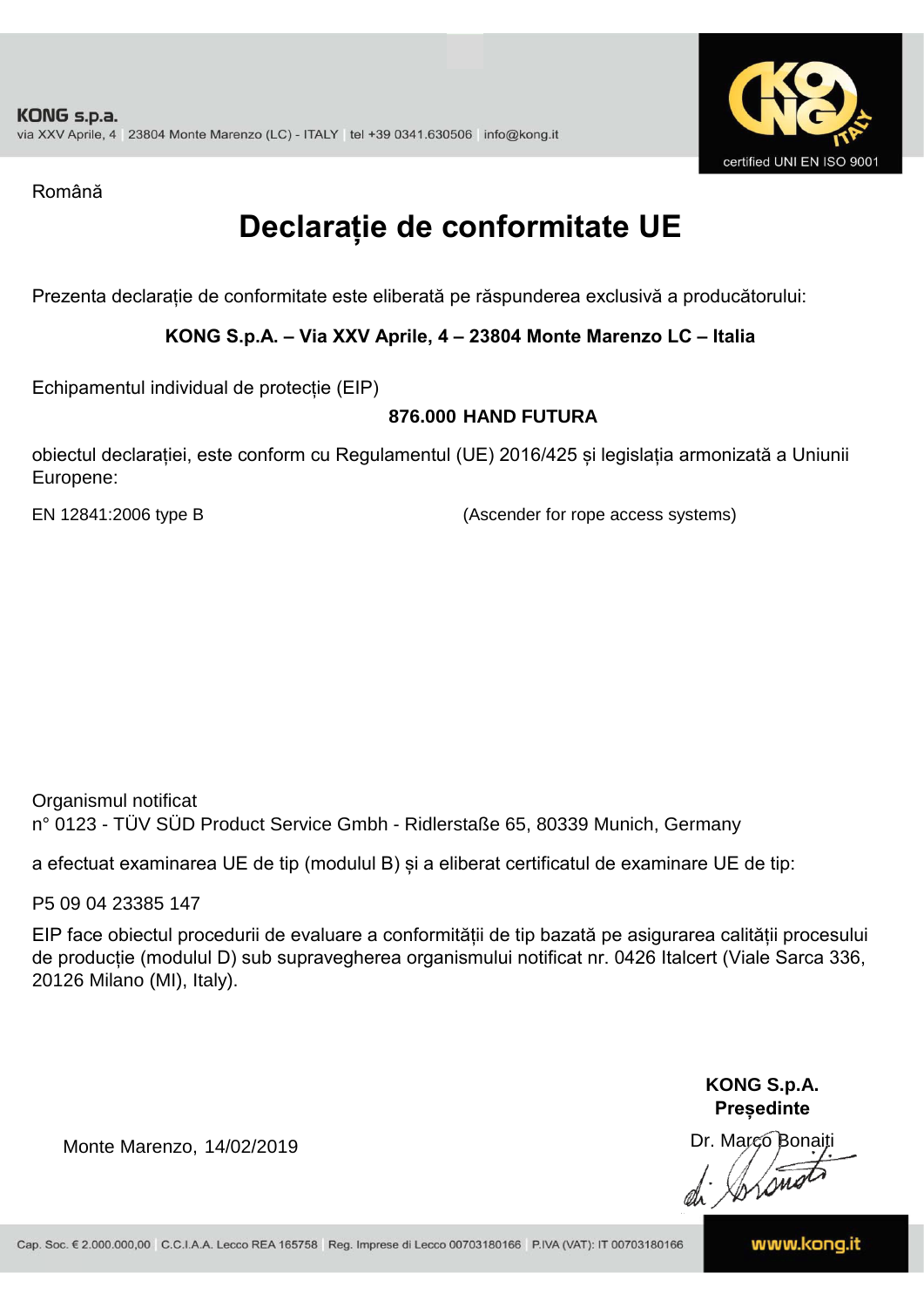

Slovenský

# **EÚ vyhlásenie o zhode**

Toto vyhlásenie o zhode sa vystavuje na výhradnú zodpovednosť výrobcu:

## **KONG S.p.A. – Via XXV Aprile, 4 – 23804 Monte Marenzo LC – Italia**

Osobný ochranný pracovný prostriedok (OOPP)

#### **HAND FUTURA 876.000**

ktorý je predmetom vyhlásenia, je v súlade s Nariadením Európskeho parlamentu a Rady (EÚ) 2016/425 a harmonizovanými normami Európskej únie:

EN 12841:2006 type B (Ascender for rope access systems)

Notifikovaný subjekt n° 0123 - TÜV SÜD Product Service Gmbh - Ridlerstaße 65, 80339 Munich, Germany

vykonal typové skúšky EÚ (formulár B) a vystavil osvedčenie o typovej skúške EÚ:

P5 09 04 23385 147

OOPP je predmetom postupu posudzovania typovej zhody, založenej na záruke kvality výrobného postupu (formulár D) pod dohľadom notifikovaného subjektu č. 0426 Italcert (Viale Sarca 336, 20126 Milano (MI), Italy).

> **KONG S.p.A. Prezident**

Dr. Marco Bonaiti di Arono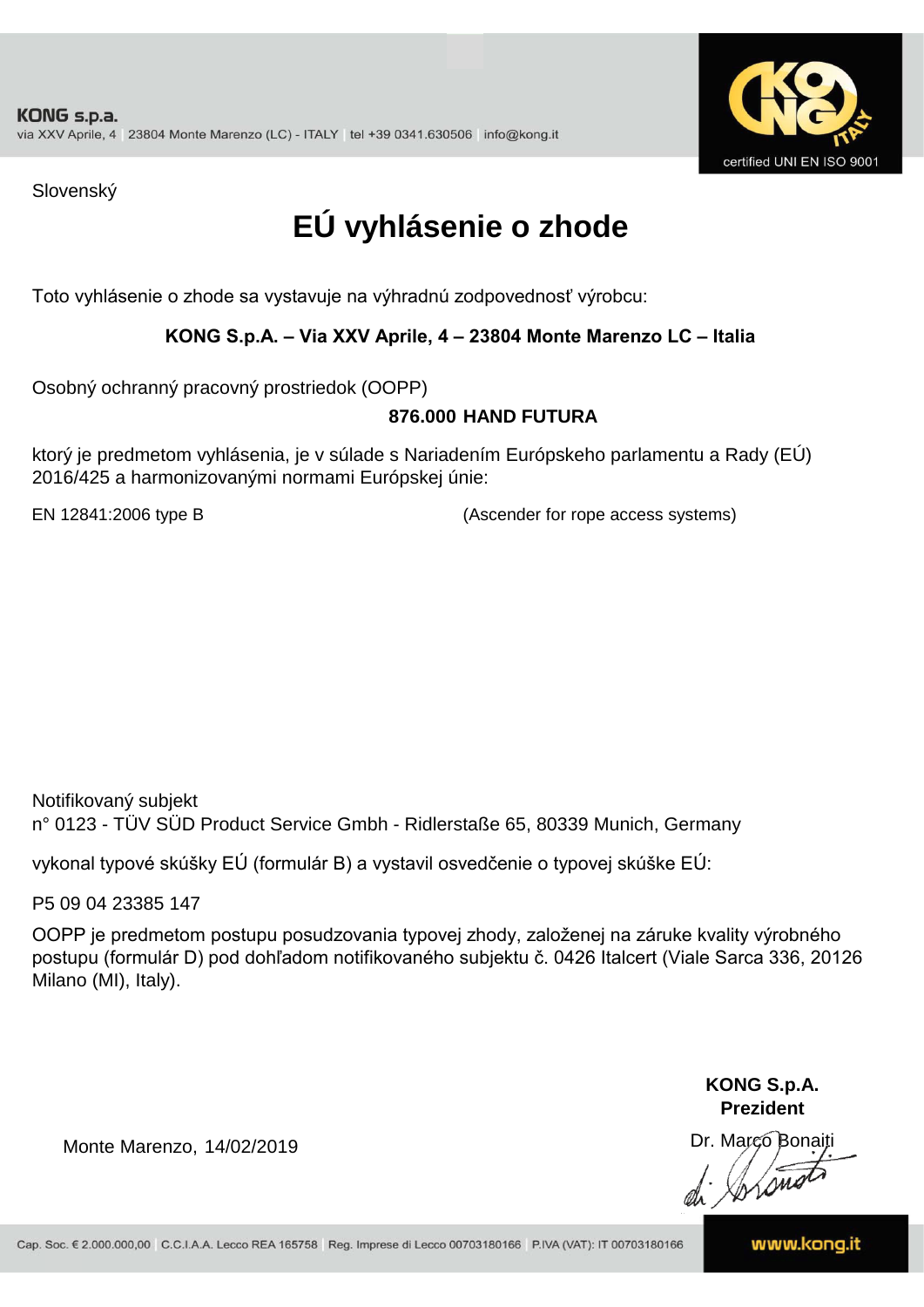

Slovenščina

# **EU - Izjava o skladnosti**

Za izdano Izjavo o skladnosti je odgovoren izključno proizvajalec:

## **KONG S.p.A. – Via XXV Aprile, 4 – 23804 Monte Marenzo LC – Italia**

Osebna zaščitna oprema (OZO)

## **876.000 HAND FUTURA**

ki je predmet izjave, je skladna z Uredbo (EU) 2016/425 in s harmoniziranimi standardi Evropske unije:

EN 12841:2006 type B (Ascender for rope access systems)

Priglašeni organ n° 0123 - TÜV SÜD Product Service Gmbh - Ridlerstaße 65, 80339 Munich, Germany

je opravil preizkus tipa EU (obrazec B) in je izdal naslednji certifikat testiranja:

P5 09 04 23385 147

OZO je predmet postopka ocene skladnosti na podlagi garancije kakovosti proizvodnega postopka (obrazec D) pod nadzorom priglašenega organa št. 0426 Italcert (Viale Sarca 336, 20126 Milano (MI), Italy).

> **KONG S.p.A. Direktor**

Dr. Marco Bonaiti di Stono

Monte Marenzo, 14/02/2019